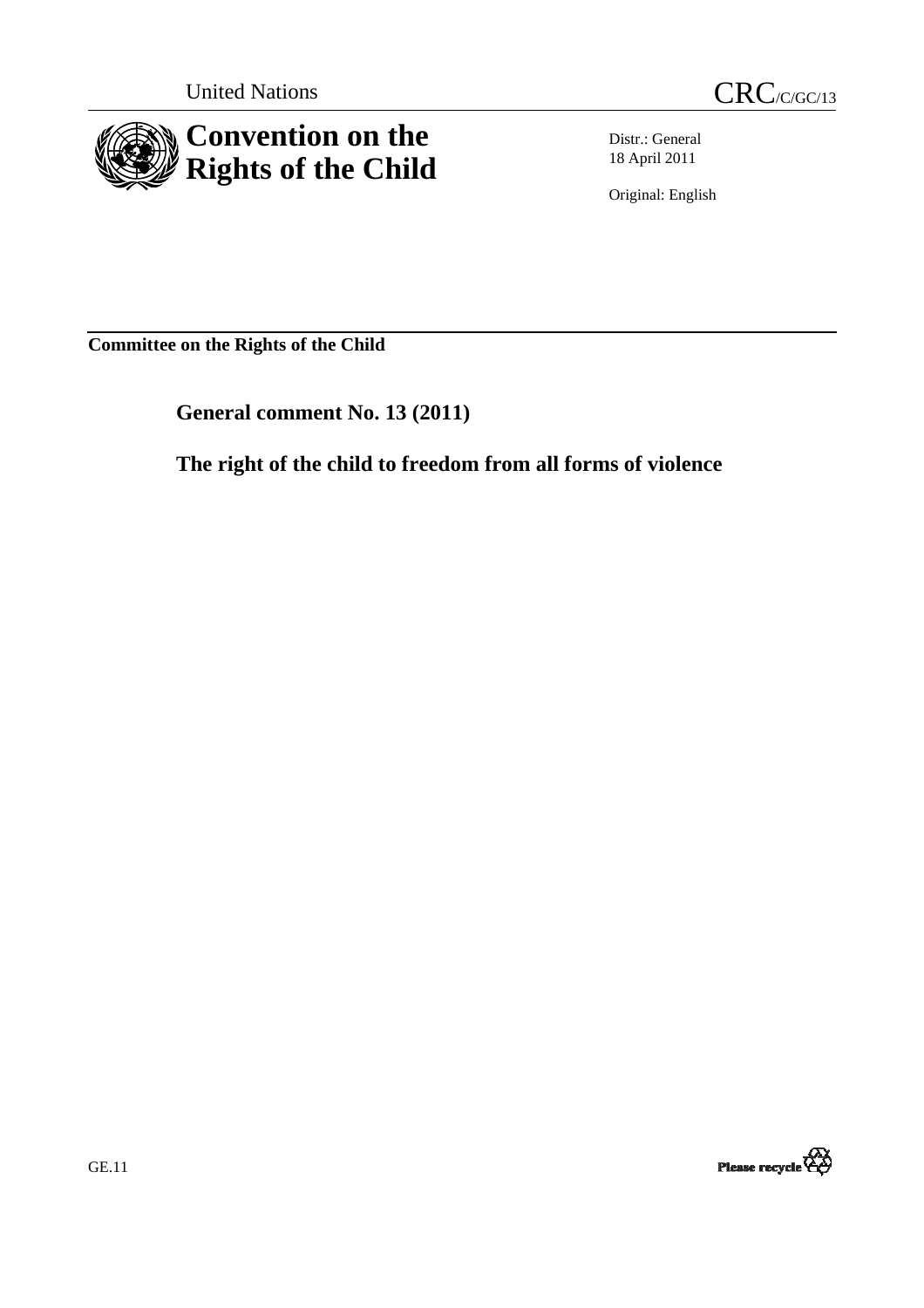### **CRC/C/GC/13**

## Contents

|      |                                                                         | Paragraphs | Page |
|------|-------------------------------------------------------------------------|------------|------|
|      |                                                                         | $1 - 10$   | 3    |
| П.   |                                                                         | 11         | 6    |
| III. |                                                                         | $12 - 16$  | 6    |
| IV.  |                                                                         | $17-$      | 8    |
|      | A.                                                                      | 17-44      | 8    |
|      | B.                                                                      | 45-58      | 18   |
| V.   |                                                                         | 59-67      | 23   |
| VI.  |                                                                         | 68-72      | 25   |
| VII. | Resources for implementation and the need for international cooperation | 73-76      | 28   |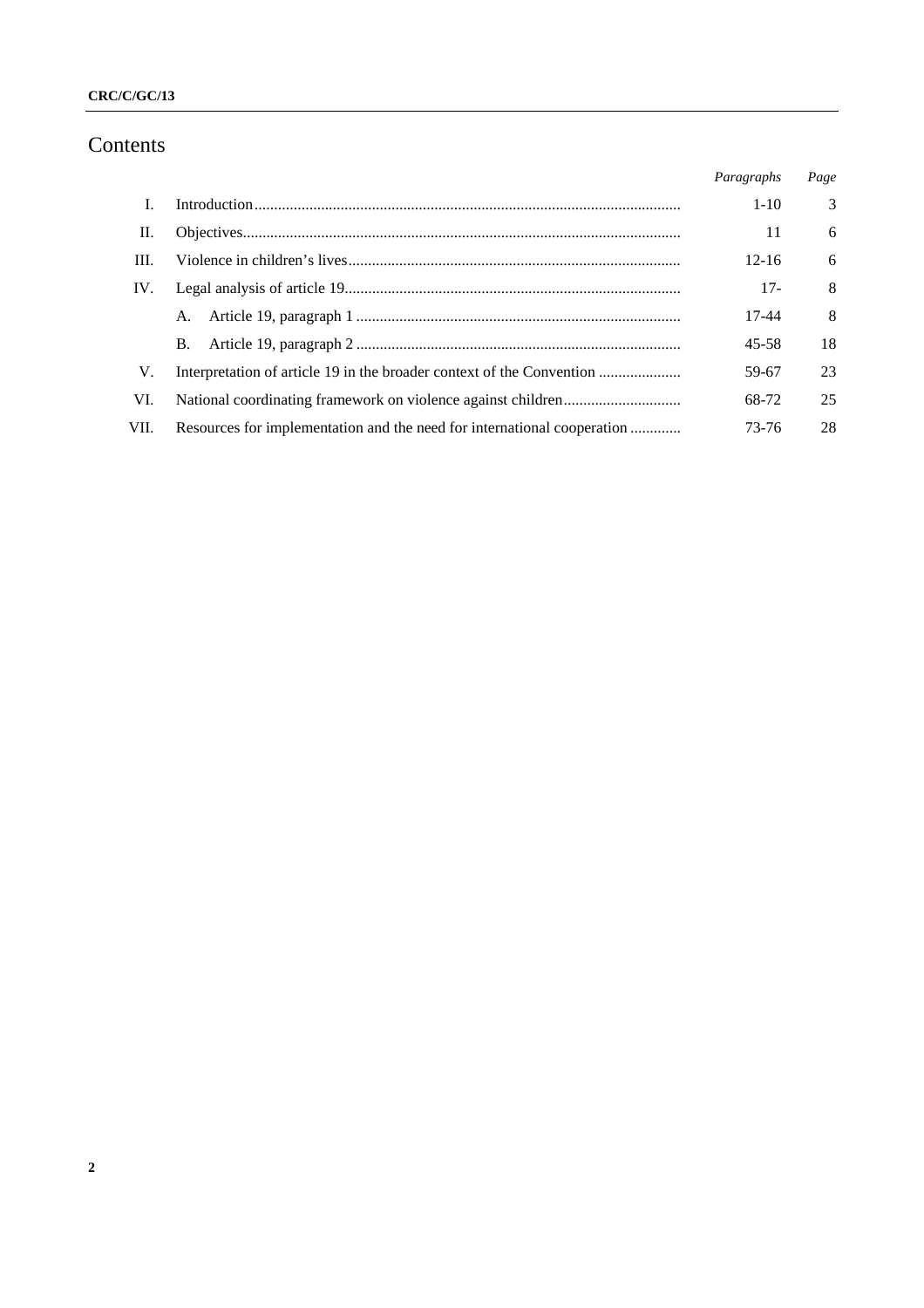## **I. Introduction**

1. Article 19 states the following:

"1. States Parties shall take all appropriate legislative, administrative, social and educational measures to protect the child from all forms of physical or mental violence, injury or abuse, neglect or negligent treatment, maltreatment or exploitation, including sexual abuse, while in the care of parent(s), legal guardian(s) or any other person who has the care of the child.

"2. Such protective measures should, as appropriate, include effective procedures for the establishment of social programmes to provide necessary support for the child and for those who have the care of the child, as well as for other forms of prevention and for identification, reporting, referral, investigation, treatment and follow-up of instances of child maltreatment described heretofore, and, as appropriate, for judicial involvement."

2. **Rationale for the present general comment.** The Committee on the Rights of the Child (hereinafter: the Committee) issues the present general comment on article 19 of the Convention on the Rights of the Child (hereinafter: the Convention), since the extent and intensity of violence exerted on children is alarming. Measures to end violence must be massively strengthened and expanded in order to effectively put an end to these practices which jeopardize children's development and societies' potential non-violent solutions for conflict resolution.

3. **Overview.** The general comment is based on the following fundamental assumptions and observations:

(a) "No violence against children is justifiable; all violence against children is preventable";<sup>[1](#page-2-0)</sup>

(b) A child rights-based approach to child caregiving and protection requires a paradigm shift towards respecting and promoting the human dignity and the physical and psychological integrity of children as rights-bearing individuals rather than perceiving them primarily as "victims";

(c) The concept of dignity requires that every child is recognized, respected and protected as a rights holder and as a unique and valuable human being with an individual personality, distinct needs, interests and privacy;

(d) The principle of the rule of law should apply fully to children as it does to adults;

(e) Children's rights to be heard and to have their views given due weight must be respected systematically in all decision-making processes, and their empowerment and participation should be central to child caregiving and protection strategies and programmes;

(f) The right of children to have their best interests be a primary consideration in all matters involving or affecting them must be respected, especially when they are victims of violence, as well as in all measures of prevention;

<span id="page-2-0"></span><sup>&</sup>lt;sup>1</sup> Report of the independent expert for the United Nations study on violence against children (A/61/299), para. 1.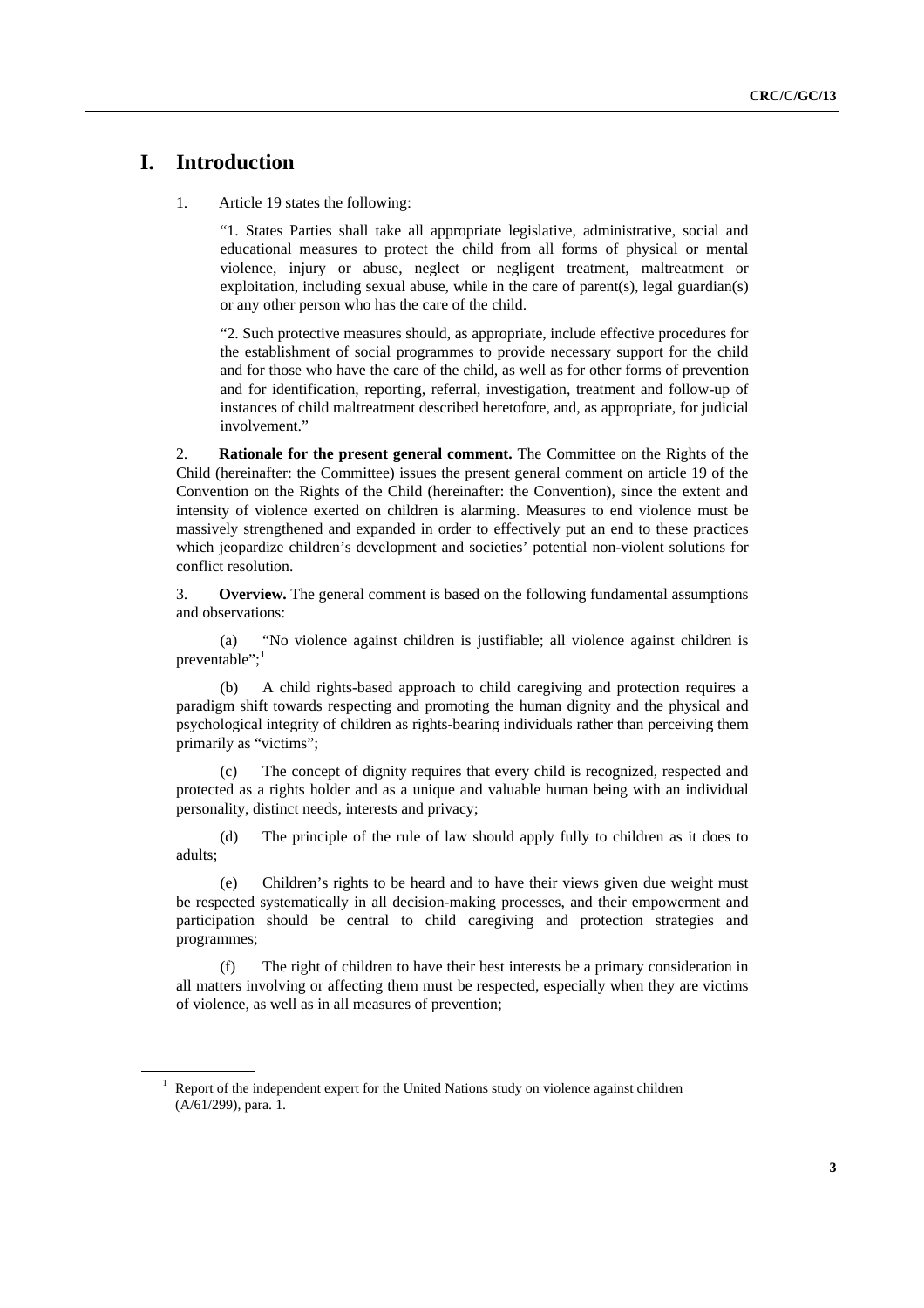(g) Primary prevention, through public health, education, social services and other approaches, of all forms of violence is of paramount importance;

(h) The Committee recognizes the primary position of families, including extended families, in child caregiving and protection and in the prevention of violence. Nevertheless, the Committee also recognizes that the majority of violence takes place in the context of families and that intervention and support are therefore required when children become the victims of hardship and distress imposed on, or generated in, families;

(i) The Committee is also aware of widespread and intense violence applied against children in State institutions and by State actors including in schools, care centres, residential homes, police custody and justice institutions which may amount to torture and killing of children, as well as violence against children frequently used by armed groups and State military forces.

4. **Definition of violence.** For the purposes of the present general comment, "violence" is understood to mean "all forms of physical or mental violence, injury or abuse, neglect or negligent treatment, maltreatment or exploitation, including sexual abuse" as listed in article 19, paragraph 1, of the Convention. The term violence has been chosen here to represent all forms of harm to children as listed in article 19, paragraph 1, in conformity with the terminology used in the 2006 United Nations study on violence against children, although the other terms used to describe types of harm (injury, abuse, neglect or negligent treatment, maltreatment and exploitation) carry equal weight.<sup>[2](#page-3-0)</sup> In common parlance the term violence is often understood to mean only physical harm and/or intentional harm. However, the Committee emphasizes most strongly that the choice of the term violence in the present general comment must not be interpreted in any way to minimize the impact of, and need to address, non-physical and/or non-intentional forms of harm (such as, inter alia, neglect and psychological maltreatment).

5. **States' obligations and the responsibilities of family and other actors.** References to "States parties" relate to the obligations of States parties to assume their responsibilities towards children not only at the national level, but also at the provincial and municipal levels. These special obligations are due diligence and the obligation to prevent violence or violations of human rights, the obligation to protect child victims and witnesses from human rights violations, the obligation to investigate and to punish those responsible, and the obligation to provide access to redress human rights violations. Regardless of whether violence takes place, States parties have a positive and active obligation to support and assist parents and other caregivers to secure, within their abilities and financial capacities and with respect for the evolving capacities of the child, the living conditions necessary for the child's optimal development (arts. 18 and 27). States parties, furthermore, shall ensure that all persons who, within the context of their work, are responsible for the prevention of, protection from, and reaction to violence and in the justice systems are addressing the needs and respecting the rights of children.

6. **Evolution of general comment No. 13.** The present general comment builds on the existing guidance provided by the Committee in its review of States parties' reports and the respective concluding observations, the recommendations of two days of general discussion on violence against children, held in 2000 and 2001, general comment No. 8 (2006) on the right of the child to protection from corporal punishment and other cruel or degrading forms of punishment, and references in other general comments to the topic of violence. The present general comment draws attention to the recommendations of the 2006 report of

<span id="page-3-0"></span><sup>&</sup>lt;sup>2</sup> Translations of the Convention into other languages do not necessarily include exact equivalents of the English term "violence".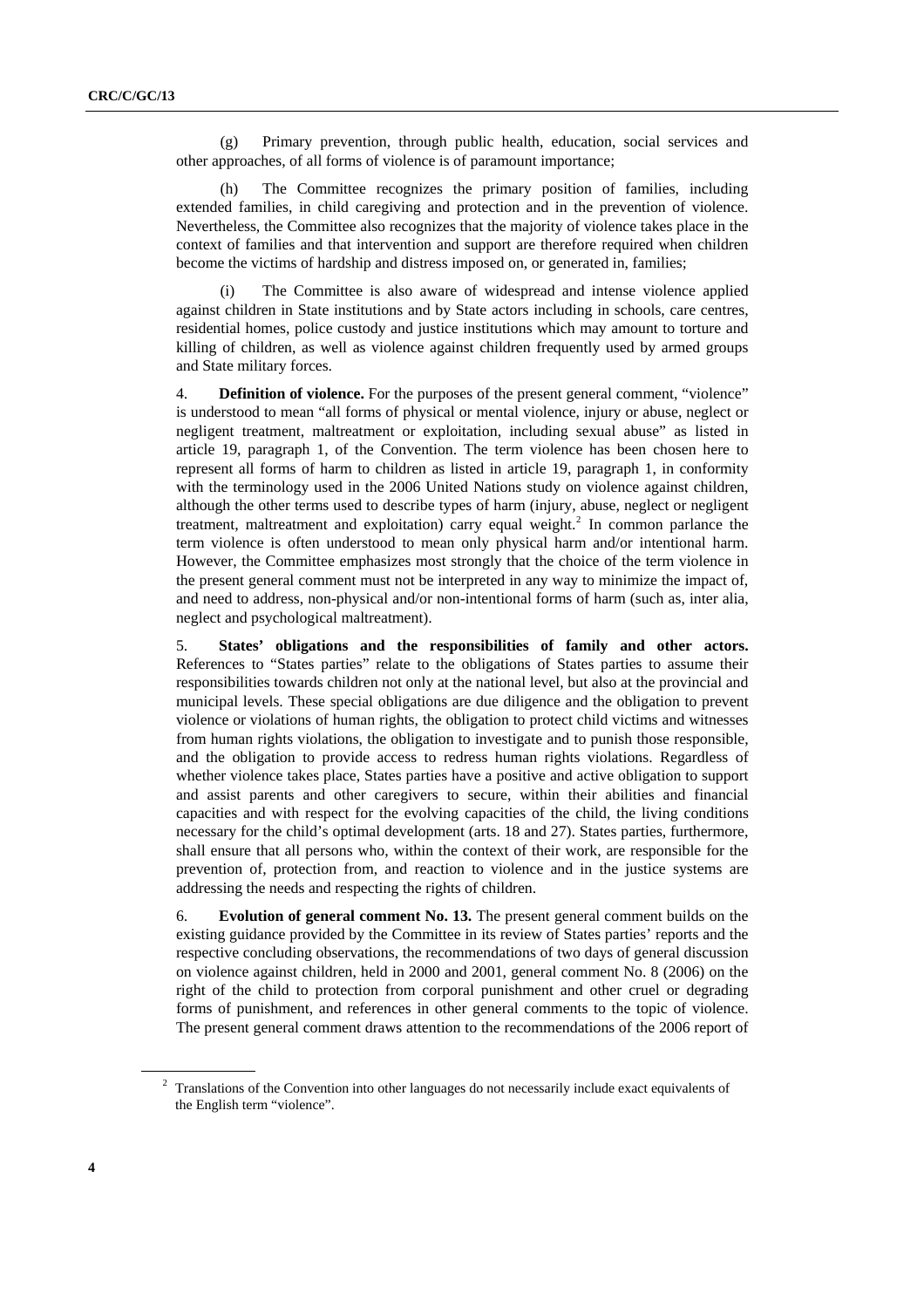the independent expert for the United Nations study on violence against children (A/61/299) and calls on States parties to implement those recommendations without delay. It calls attention to the detailed guidance available in the Guidelines for the Alternative Care of Children.<sup>[3](#page-4-0)</sup> It also draws on the expertise and experience of United Nations agencies, Governments, non-governmental organizations (NGOs), community organizations, development agencies, and children themselves in seeking to implement article 19 in practice.[4](#page-4-1)

### 7. **Article 19 in context.** The Committee recognizes that:

Article 19 is one of many provisions in the Convention directly relating to violence. The Committee also recognizes the direct relevance to article 19 of the Optional Protocol on the sale of children, child prostitution and child pornography and the Optional Protocol on the involvement of children in armed conflict. However, the Committee holds that article 19 forms the core provision for discussions and strategies to address and eliminate all forms of violence in the context of the Convention more broadly;

Article 19 is strongly linked to a broad range of provisions in the Convention beyond those relating directly to violence. In addition to the articles containing the rights identified as principles of the Convention (see section V of the present general comment), implementation of article 19 must be situated in the context of articles 5, 9, 18 and 27;

(c) Children's rights to respect for their human dignity, physical and psychological integrity and to equal protection under the law are also recognized in other international and regional human rights instruments;

(d) Implementation of article 19 requires cooperation within and between national, regional and international human rights bodies, mechanisms and United Nations agencies;

(e) Cooperation is needed in particular with the Special Representative of the Secretary-General on Violence against Children, who has the mandate to promote the implementation of the recommendations of the United Nations study on violence against children in close collaboration with Member States and a wide range of partners, including United Nations agencies and organizations, civil society organizations and children, in order to safeguard the child's right to freedom from all forms of violence.

8. **Dissemination.** The Committee recommends that States parties widely disseminate the present general comment within government and administrative structures, to parents, other caregivers, children, professional organizations, communities and civil society at large. All channels of dissemination, including print media, the Internet and children's own communication means, should be used. This will necessitate translating it into relevant languages, including sign languages, Braille and easy-to-read formats for children with disabilities. It also requires making culturally appropriate and child-friendly versions available, holding workshops and seminars, implementing age- and disability-specific support to discuss its implications and how best to implement it, and incorporating it into the training of all professionals working for and with children.

9. **Reporting requirements under the Convention.** The Committee refers States parties to the reporting requirements outlined in the treaty-specific reporting guidelines (CRC/C/58/Rev.2 and Corr.1), in general comment No. 8 (para. 53), and in the concluding observations of the Committee adopted following the dialogues with representatives of

<span id="page-4-0"></span> $\frac{3}{4}$  General Assembly resolution 64/142, annex.

<span id="page-4-1"></span><sup>&</sup>lt;sup>4</sup> See the Guidelines on Justice in Matters involving Child Victims and Witnesses of Crime (Economic and Social Council resolution 2005/20, annex).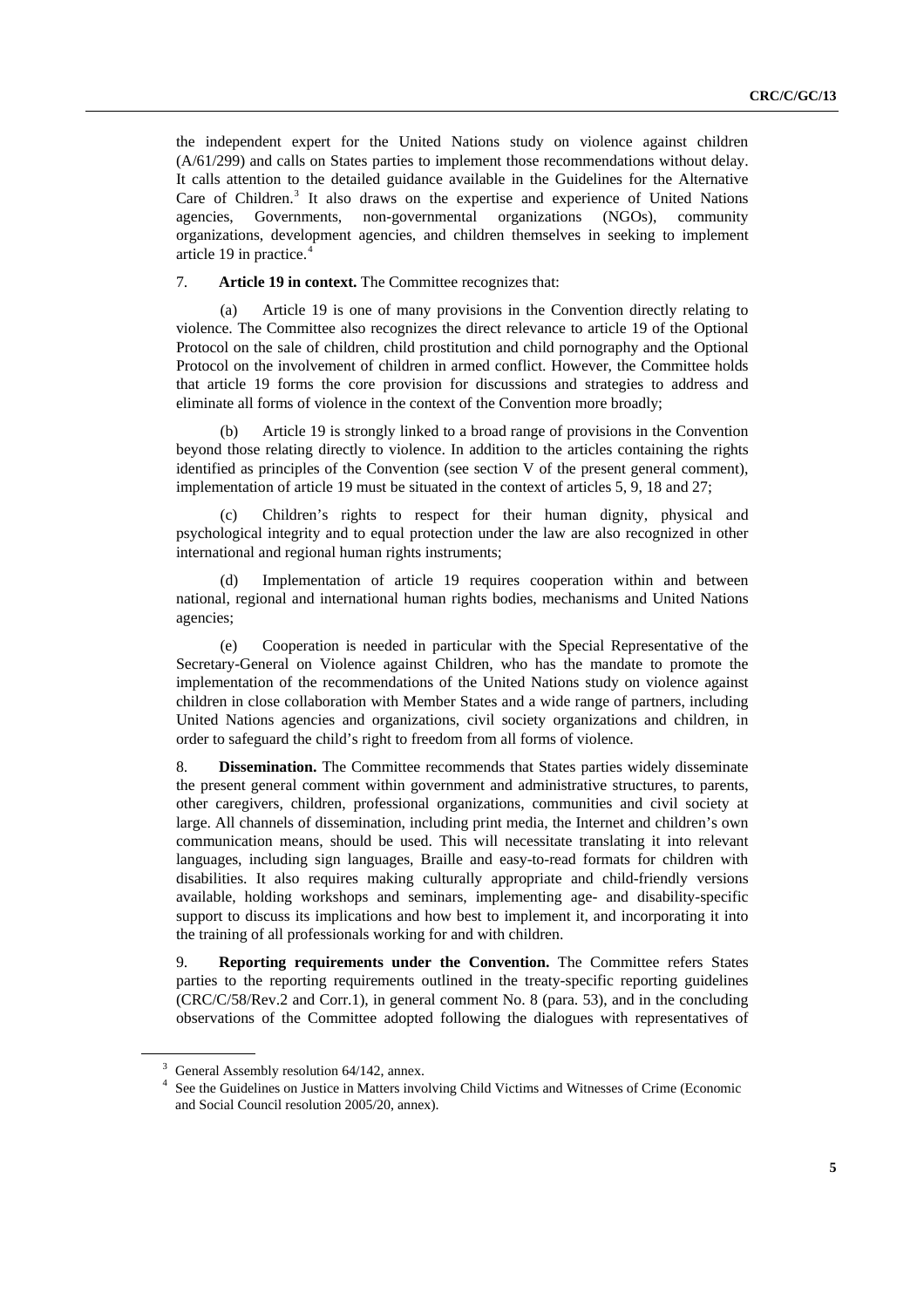States parties. The current general comment consolidates and specifies the measures on which States parties are expected to give information in the reports to be submitted under article 44 of the Convention. The Committee also recommends that States parties include information on progress made towards implementing the recommendations of the United Nations study on violence against children (A/61/299, para. 116). Reporting should comprise laws and other regulations taken to prohibit violence and to intervene appropriately when violence occurs and also measures for the prevention of violence, awareness-raising activities and the promotion of positive, non-violent relationships. In the reports it should be furthermore specified who has responsibility for the child and family at each stage of intervention (including prevention), what those responsibilities are, at what stage and under what circumstances professionals can intervene, and how different sectors work together.

10. **Additional sources of information.** The Committee also encourages United Nations agencies, national human rights institutions, NGOs and other competent bodies to provide it with relevant information on the legal status and prevalence of all forms of violence and progress towards their elimination.

### **II. Objectives**

11. The present general comment seeks:

To guide States parties in understanding their obligations under article 19 of the Convention to prohibit, prevent and respond to all forms of physical or mental violence, injury or abuse, neglect or negligent treatment, maltreatment or exploitation of children, including sexual abuse, while in the care of parent(s), legal guardian(s) or any other person who has the care of the child, including State actors;

(b) To outline the legislative, judicial, administrative, social and educational measures that States parties must take;

(c) To overcome isolated, fragmented and reactive initiatives to address child caregiving and protection which have had limited impact on the prevention and elimination of all forms of violence;

To promote a holistic approach to implementing article 19 based on the Convention's overall perspective on securing children's rights to survival, dignity, wellbeing, health, development, participation and non-discrimination – the fulfilment of which are threatened by violence;

(e) To provide States parties and other stakeholders with a basis on which to develop a coordinating framework for eliminating violence through comprehensive child rights-based caregiving and protection measures;

(f) To highlight the need for all States parties to move quickly to fulfil their obligations under article 19.

## **III. Violence in children's lives**

12. **Challenges.** The Committee acknowledges and welcomes the numerous initiatives developed by Governments and others to prevent and respond to violence against children. In spite of these efforts, existing initiatives are in general insufficient. Legal frameworks in a majority of States still fail to prohibit all forms of violence against children, and where laws are in place, their enforcement is often inadequate. Widespread social and cultural attitudes and practices condone violence. The impact of measures taken is limited by lack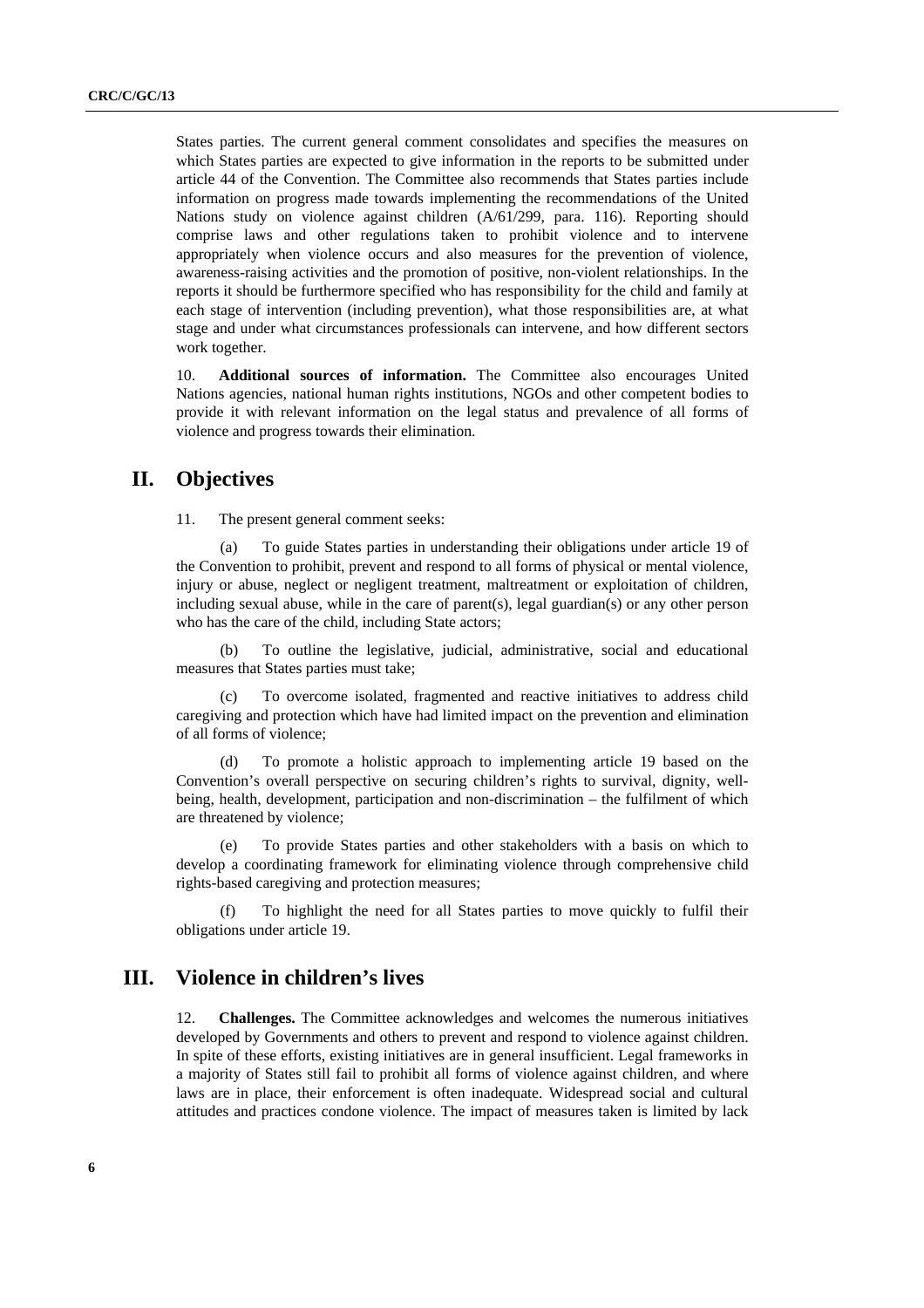of knowledge, data and understanding of violence against children and its root causes, by reactive efforts focusing on symptoms and consequences rather than causes, and by strategies which are fragmented rather than integrated. Resources allocated to address the problem are inadequate.

13. **The human rights imperative.** Addressing and eliminating the widespread prevalence and incidence of violence against children is an obligation of States parties under the Convention. Securing and promoting children's fundamental rights to respect for their human dignity and physical and psychological integrity, through the prevention of all forms of violence, is essential for promoting the full set of child rights in the Convention. All other arguments presented here reinforce but do not replace this human rights imperative. Strategies and systems to prevent and respond to violence must therefore adopt a child rights rather than a welfare approach. (See para. [53](#page-20-0) for more details).

14. **Societal development and children's contribution.** A respectful, supportive childrearing environment free from violence supports the realization of children's individual personalities and fosters the development of social, responsible and actively contributing citizens in the local community and larger society. Research shows that children who have not experienced violence and who develop in a healthy manner are less likely to act violently, both in childhood and when they become adults. Preventing violence in one generation reduces its likelihood in the next. Implementation of article 19 is therefore a key strategy for reducing and preventing all forms of violence in societies and for promoting "social progress and better standards of life" and "freedom, justice and peace in the world" for the "human family" in which children have a place and a value equal to that of adults (Convention preamble).

15. **Survival and development – the devastating impact of violence against children.**  Children's survival and their "physical, mental, spiritual, moral and social development" (art. 27, para. 1) are severely negatively impacted by violence, as described below:

(a) The short- and long-term health consequences of violence against children and child maltreatment are widely recognized. They include: fatal injury; non-fatal injury (possibly leading to disability); physical health problems (including failure to thrive, later lung, heart and liver disease and sexually transmitted infections); cognitive impairment (including impaired school and work performance); psychological and emotional consequences (such as feelings of rejection and abandonment, impaired attachment, trauma, fear, anxiety, insecurity and shattered self-esteem); mental health problems (such as anxiety and depressive disorders, hallucinations, memory disturbances and suicide attempts); and health-risk behaviours (such as substance abuse and early initiation of sexual behaviour);

(b) Developmental and behavioural consequences (such as school non-attendance and aggressive, antisocial, self-destructive and interpersonal destructive behaviours) can lead, inter alia, to deterioration of relationships, exclusion from school and coming into conflict with the law). There is evidence that exposure to violence increases a child's risk of further victimization and an accumulation of violent experiences, including later intimate partner violence.<sup>[5](#page-6-0)</sup>

(c) The impact on children, in particular adolescents, of high-handed or "zero tolerance" State policies in response to child violence is highly destructive as it is a punitive approach victimizing children by reacting to violence with more violence. Such policies are often shaped by public concerns over citizens' security and by the high profile given to these issues by mass media. State policies on public security must carefully consider the

<span id="page-6-0"></span><sup>&</sup>lt;sup>5</sup> See Paulo Sérgio Pinheiro, independent expert for the United Nations Secretary-General's study on violence against children, *World Report on Violence against Children* (Geneva, 2006), pp. 63-66.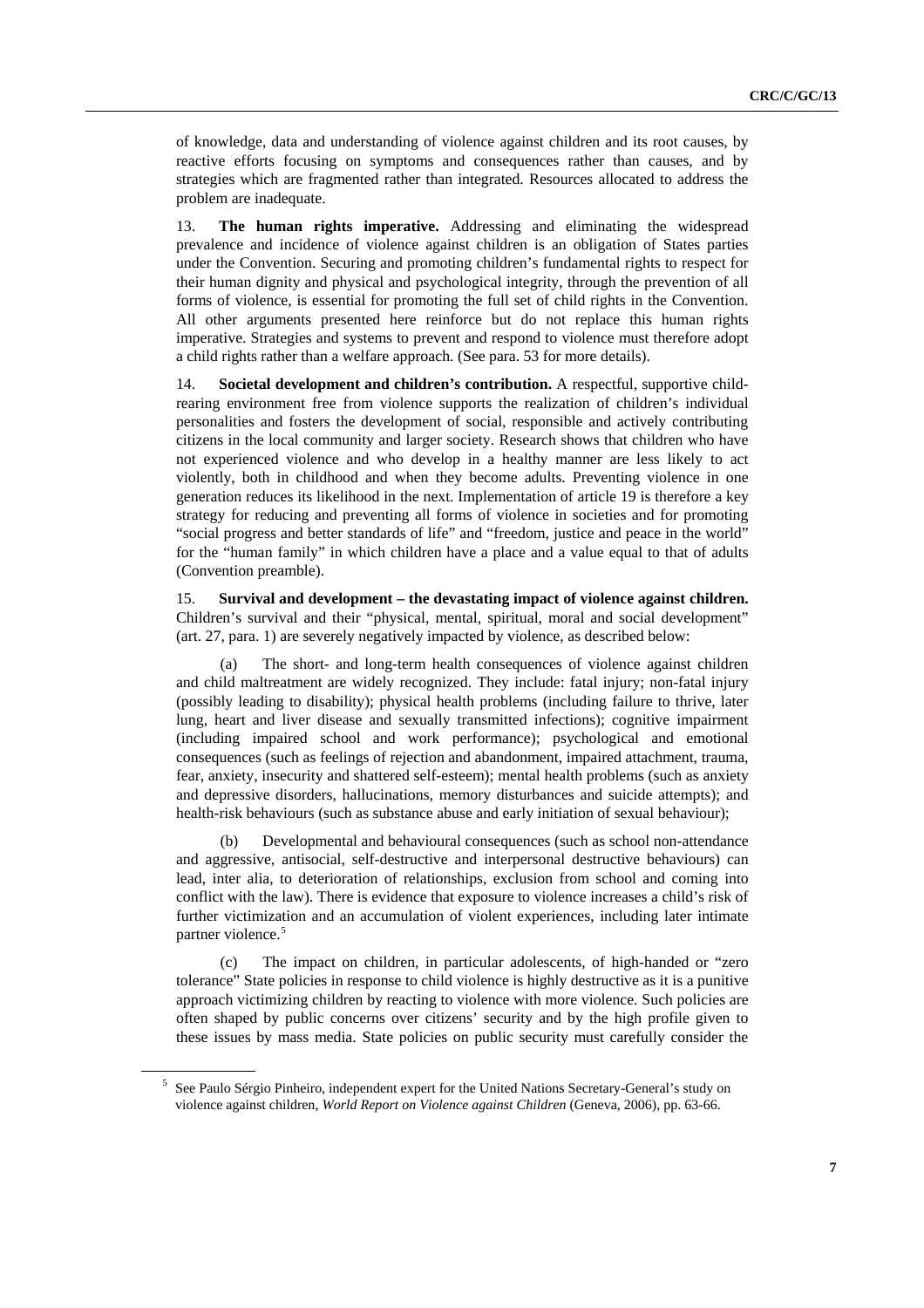root causes of children's offences in order to provide a way out of a vicious circle of retaliating violence with violence.

16. **The cost of violence against children.** The human, social and economic costs of denying children's rights to protection are enormous and unacceptable. Direct costs may include medical care, legal and social welfare services and alternative care. Indirect costs may include possible lasting injury or disability, psychological costs or other impacts on a victim's quality of life, disruption or discontinuation of education, and productivity losses in the future life of the child. They also include costs associated with the criminal justice system as a result of crimes committed by children who have experienced violence. The social costs arising from a demographic imbalance due to the discriminatory elimination of girls before birth are high and have potential implications for increased violence against girls including abduction, early and forced marriage, trafficking for sexual purposes and sexual violence.

### **IV. Legal analysis of article 19**

### **A. Article 19, paragraph 1**

 **1. "… all forms of ..."** 

17. **No exceptions.** The Committee has consistently maintained the position that all forms of violence against children, however light, are unacceptable. "All forms of physical or mental violence" does not leave room for any level of legalized violence against children. Frequency, severity of harm and intent to harm are not prerequisites for the definitions of violence. States parties may refer to such factors in intervention strategies in order to allow proportional responses in the best interests of the child, but definitions must in no way erode the child's absolute right to human dignity and physical and psychological integrity by describing some forms of violence as legally and/or socially acceptable.

18. **The need for child rights-based definitions.** States parties need to establish national standards for child well-being, health and development as securing these conditions is the ultimate goal of child caregiving and protection. Clear operational legal definitions are required of the different forms of violence outlined in article 19 in order to ban all forms of violence in all settings. These definitions must take into account the guidance provided in the present general comment, must be sufficiently clear to be usable and should be applicable in different societies and cultures. Efforts to standardize definitions internationally (in order to facilitate data collection and cross-country exchange of experiences) should be encouraged.

19. **Forms of violence – overview.** The following non-exhaustive lists outlining forms of violence apply to all children in all settings and in transit between settings. Children can experience violence at the hands of adults, and violence may also occur among children. Furthermore, some children harm themselves. The Committee recognizes that forms of violence often co-occur and that they can span the categories used here for convenience. Both girls and boys are at risk of all forms of violence, but violence often has a gender component. For example, girls may experience more sexual violence at home than boys whereas boys may be more likely to encounter – and experience violence within  $-$  the criminal justice system. (See also para. [72](#page-25-0) (b) on the gender dimensions of violence).

20. **Neglect or negligent treatment.** Neglect means the failure to meet children's physical and psychological needs, protect them from danger, or obtain medical, birth registration or other services when those responsible for children's care have the means, knowledge and access to services to do so. It includes: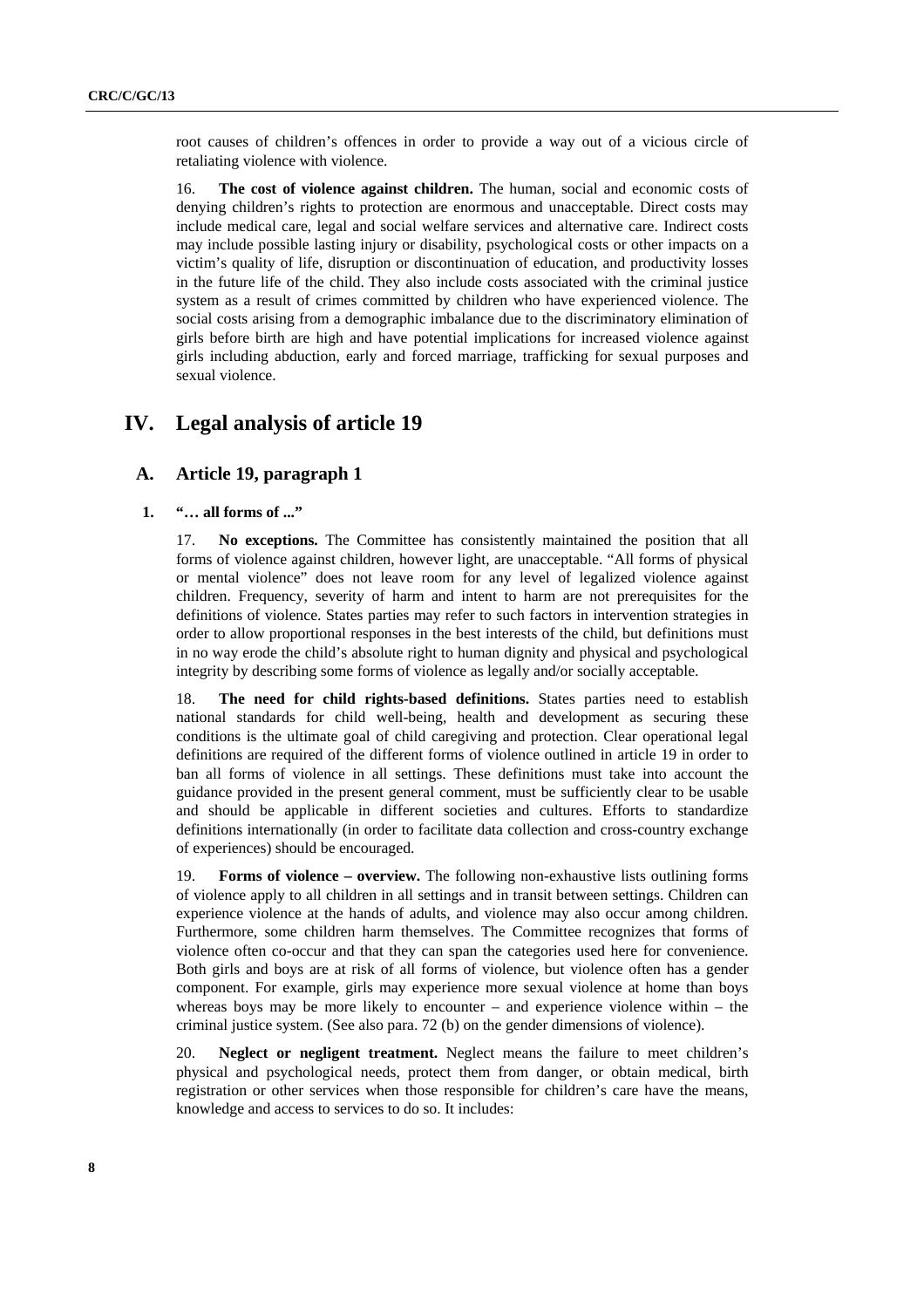(a) Physical neglect: failure to protect a child from harm,<sup>[6](#page-8-0)</sup> including through lack of supervision, or failure to provide the child with basic necessities including adequate food, shelter, clothing and basic medical care;

(b) Psychological or emotional neglect: including lack of any emotional support and love, chronic inattention to the child, caregivers being "psychologically unavailable" by overlooking young children's cues and signals, and exposure to intimate partner violence, drug or alcohol abuse;

(c) Neglect of children's physical or mental health: withholding essential medical care;

(d) Educational neglect: failure to comply with laws requiring caregivers to secure their children's education through attendance at school or otherwise; and

(e) Abandonment: a practice which is of great concern and which can disproportionately affect, inter alia, children out of wedlock and children with disabilities in some societies.<sup>[7](#page-8-1)</sup>

21. **Mental violence.** "Mental violence", as referred to in the Convention, is often described as psychological maltreatment, mental abuse, verbal abuse and emotional abuse or neglect and this can include:

(a) All forms of persistent harmful interactions with the child, for example, conveying to children that they are worthless, unloved, unwanted, endangered or only of value in meeting another's needs;

(b) Scaring, terrorizing and threatening; exploiting and corrupting; spurning and rejecting; isolating, ignoring and favouritism;

(c) Denying emotional responsiveness; neglecting mental health, medical and educational needs;

(d) Insults, name-calling, humiliation, belittling, ridiculing and hurting a child's feelings;

(e) Exposure to domestic violence;

(f) Placement in solitary confinement, isolation or humiliating or degrading conditions of detention; and

(g) Psychological bullying and hazing<sup>[8](#page-8-2)</sup> by adults or other children, including via information and communication technologies (ICTs) such as mobile phones and the Internet (known as "cyberbullying").

22. **Physical violence.** This includes fatal and non-fatal physical violence. The Committee is of the opinion that physical violence includes:

(a) All corporal punishment and all other forms of torture, cruel, inhuman or degrading treatment or punishment; and

<span id="page-8-0"></span> $6$  States parties are also obliged to support caregivers to prevent accidents (art. 19 and art. 24, para. 2 (e)).

<span id="page-8-1"></span>In many countries children are abandoned because parents and caregivers living in poverty do not have the means to support them. According to the definition, neglect is a failure of care when parents have the means to meet their children's needs. The Committee has often urged States parties to "render appropriate assistance to parents and legal guardians in the performance of their child-rearing responsibilities" (art. 18, para. 2 of the Convention).

<span id="page-8-2"></span><sup>&</sup>lt;sup>8</sup> "Hazing" refers to rituals and other activities involving harassment, violence or humiliation which are used as a way of initiating a person into a group.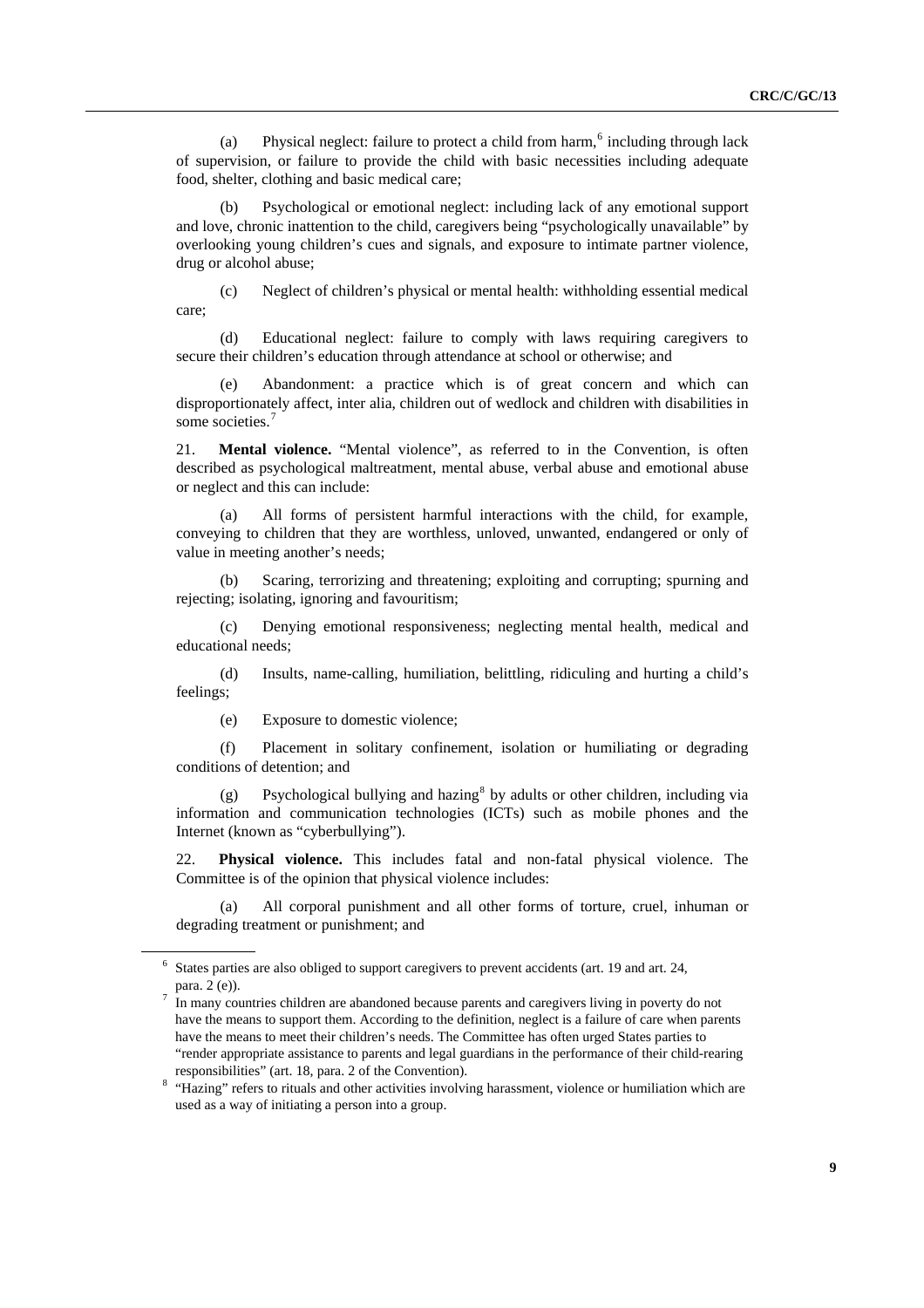(b) Physical bullying and hazing by adults and by other children.

23. Children with disabilities may be subject to particular forms of physical violence such as:

(a) Forced sterilization, particularly girls;

(b) Violence in the guise of treatment (for example electroconvulsive treatment (ECT) and electric shocks used as "aversion treatment" to control children's behaviour); and

(c) Deliberate infliction of disabilities on children for the purpose of exploiting them for begging in the streets or elsewhere.

24. **Corporal punishment.** In general comment No. 8 (para. 11), the Committee defined "corporal" or "physical" punishment as any punishment in which physical force is used and intended to cause some degree of pain or discomfort, however light. Most involves hitting ("smacking", "slapping", "spanking") children, with the hand or with an implement - a whip, stick, belt, shoe, wooden spoon, etc. But it can also involve, for example, kicking, shaking or throwing children, scratching, pinching, biting, pulling hair or boxing ears, caning, forcing children to stay in uncomfortable positions, burning, scalding, or forced ingestion. In the view of the Committee, corporal punishment is invariably degrading. Other specific forms of corporal punishment are listed in the report of the independent expert for the United Nations study on violence against children (A/61/299, paras. 56, 60 and 62).

25. **Sexual abuse and exploitation.** Sexual abuse and exploitation includes:

(a) The inducement or coercion of a child to engage in any unlawful or psychologically harmful sexual activity;<sup>[9](#page-9-0)</sup>

- (b) The use of children in commercial sexual exploitation; and
- (c) The use of children in audio or visual images of child sexual abuse;

(d) Child prostitution, sexual slavery, sexual exploitation in travel and tourism, trafficking (within and between countries) and sale of children for sexual purposes and forced marriage. Many children experience sexual victimization which is not accompanied by physical force or restraint but which is nonetheless psychologically intrusive, exploitive and traumatic.

26. **Torture and inhuman or degrading treatment or punishment.** This includes violence in all its forms against children in order to extract a confession, to extrajudicially punish children for unlawful or unwanted behaviours, or to force children to engage in activities against their will, typically applied by police and law-enforcement officers, staff of residential and other institutions and persons who have power over children, including non-State armed actors. Victims are often children who are marginalized, disadvantaged and discriminated against and who lack the protection of adults responsible for defending their rights and best interests. This includes children in conflict with the law, children in street situations, minorities and indigenous children, and unaccompanied children. The

<span id="page-9-0"></span><sup>&</sup>lt;sup>9</sup> Sexual abuse comprises any sexual activities imposed by an adult on a child, against which the child is entitled to protection by criminal law. Sexual activities are also considered as abuse when committed against a child by another child, if the child offender is significantly older than the child victim or uses power, threat or other means of pressure. Sexual activities between children are not considered as sexual abuse if the children are older than the age limit defined by the State party for consensual sexual activities.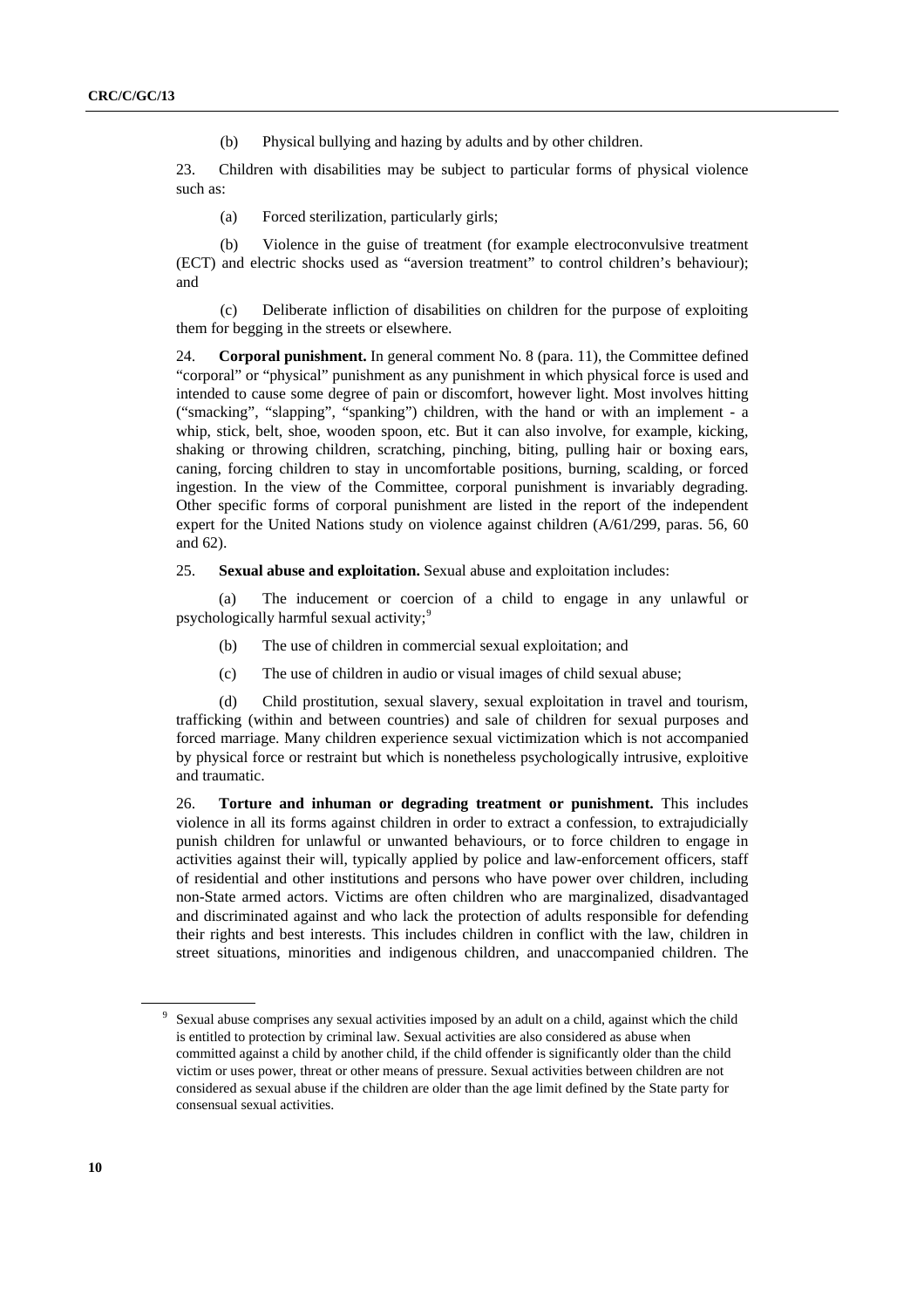brutality of such acts often results in life-long physical and psychological harm and social stress.

27. **Violence among children**. This includes physical, psychological and sexual violence, often by bullying, exerted by children against other children, frequently by groups of children, which not only harms a child's physical and psychological integrity and wellbeing in the immediate term, but often has severe impact on his or her development, education and social integration in the medium and long term. Also, violence by youth gangs takes a severe toll on children, whether as victims or as participants. Although children are the actors, the role of adults responsible for these children is crucial in all attempts to appropriately react and prevent such violence, ensuring that measures do not exacerbate violence by taking a punitive approach and using violence against violence.

28. **Self-harm.** This includes eating disorders, substance use and abuse, self-inflicted injuries, suicidal thoughts, suicide attempts and actual suicide. Suicide among adolescents is of particular concern to the Committee.

29. **Harmful practices.** These include, but are not limited to:

- (a) Corporal punishment and other cruel or degrading forms of punishment;
- (b) Female genital mutilation;
- (c) Amputations, binding, scarring, burning and branding;

(d) Violent and degrading initiation rites; force-feeding of girls; fattening; virginity testing (inspecting girls' genitalia);

(e) Forced marriage and early marriage;

(f) "Honour" crimes; "retribution" acts of violence (where disputes between different groups are taken out on children of the parties involved); dowry-related death and violence;

(g) Accusations of "witchcraft" and related harmful practices such as "exorcism";

(h) Uvulectomy and teeth extraction.

30. **Violence in the mass media**. Mass media, especially tabloids and the yellow press, tend to highlight shocking occurrences and as a result create a biased and stereotyped image of children, in particular of disadvantaged children or adolescents, who are often portrayed as violent or delinquent just because they may behave or dress in a different way. Such stirred-up stereotypes pave the way for State policies based on a punitive approach, which may include violence as a reaction to assumed or factual misdemeanours of children and young persons.

31. **Violence through information and communications technologies.**[10](#page-10-0) Child protection risks in relation to ICT comprise the following overlapping areas:

(a) Sexual abuse of children to produce both visual and audio child abuse images facilitated by the Internet and other ICT;

(b) The process of taking, making, permitting to take, distributing, showing, possessing or advertising indecent photographs or pseudophotographs ("morphing") and

<span id="page-10-0"></span>Information technologies such as the Internet and mobile phones have great potential as positive tools to help keep children safe and as a way to report suspected or actual violence or maltreatment. A protective environment needs to be created through regulation and monitoring of information technologies including empowering children to safely use these technologies.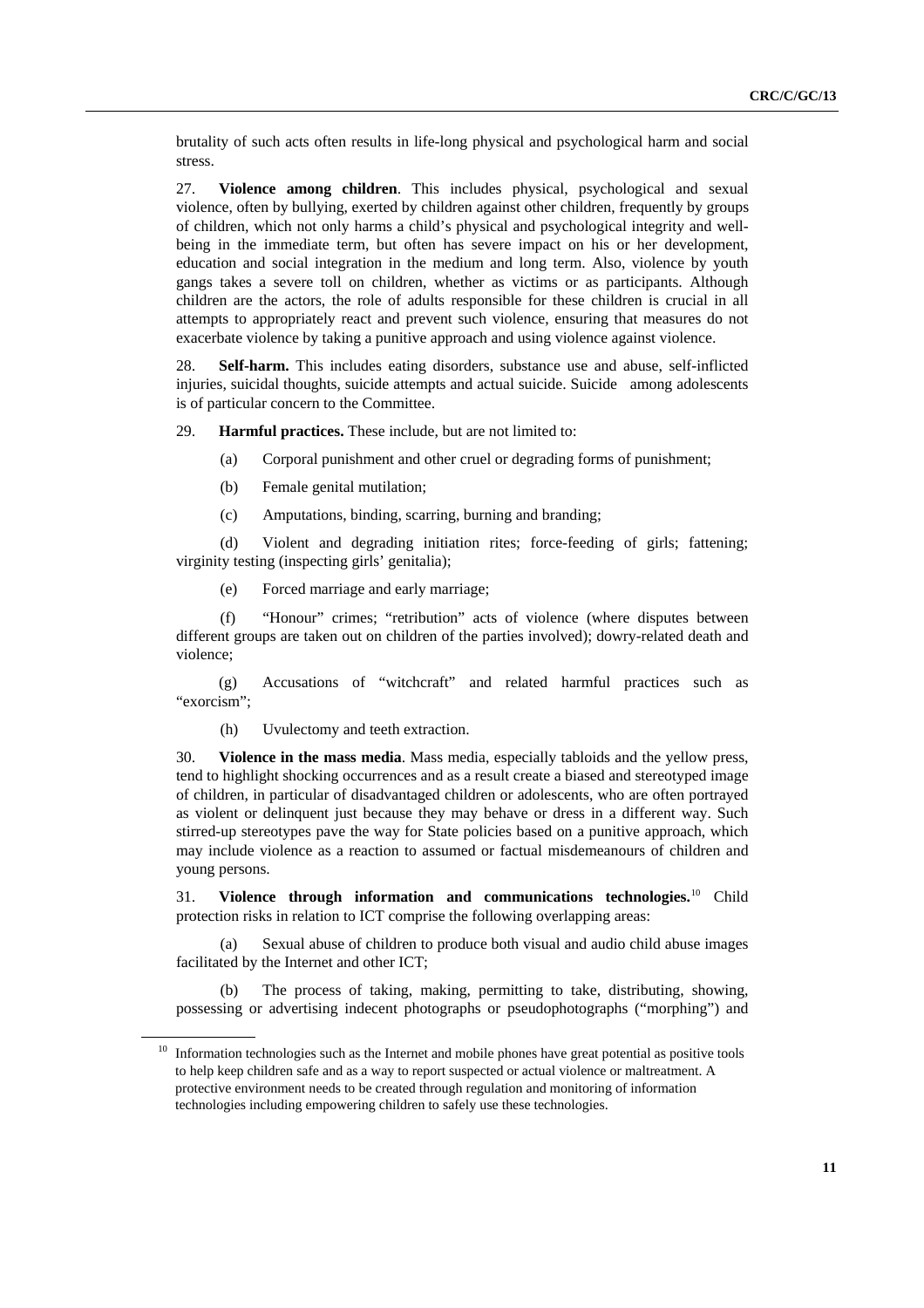videos of children and those making a mockery of an individual child or categories of children;

(c) Children as users of ICT:

(i) As recipients of information, children may be exposed to actually or potentially harmful advertisements, spam, sponsorship, personal information and content which is aggressive, violent, hateful, biased, racist, pornographic<sup>[11](#page-11-0)</sup>, unwelcome and/or misleading;

(ii) As children in contact with others through ICT, children may be bullied, harassed or stalked (child "luring") and/or coerced, tricked or persuaded into meeting strangers off-line, being "groomed" for involvement in sexual activities and/or providing personal information;

(iii) As actors, children may become involved in bullying or harassing others, playing games that negatively influence their psychological development, creating and uploading inappropriate sexual material, providing misleading information or advice, and/or illegal downloading, hacking, gambling, financial scams and/or terrorism. $^{12}$  $^{12}$  $^{12}$ 

32. **Institutional and system violations of child rights.** Authorities at all levels of the State responsible for the protection of children from all forms of violence may directly and indirectly cause harm by lacking effective means of implementation of obligations under the Convention. Such omissions include the failure to adopt or revise legislation and other provisions, inadequate implementation of laws and other regulations and insufficient provision of material, technical and human resources and capacities to identify, prevent and react to violence against children. It is also an omission when measures and programmes are not equipped with sufficient means to assess, monitor and evaluate progress or shortcomings of the activities to end violence against children. Also, in the commission of certain acts, professionals may abuse children's right to freedom from violence, for example, when they execute their responsibilities in a way that disregards the best interests, the views and the developmental objectives of the child.

 **2. "while in the care of…"** 

33. **Definition of "caregivers".** The Committee considers that, while respecting the evolving capacities and progressive autonomy of the child, all human beings below the age of 18 years are nonetheless "in the care of" someone, or should be. There are only three conditions for children: emancipated<sup>[13](#page-11-2)</sup>, in the care of primary or proxy caregivers, or in the

<span id="page-11-0"></span><sup>&</sup>lt;sup>11</sup> Exposure to pornography can lead to an increase in child-on-child sexual abuse as children exposed to pornography "try out" what they have seen in practice with younger children or those to whom they

<span id="page-11-1"></span>have easy access and over whom they have control.<br><sup>12</sup> Adapted from a table developed by the EUKids Online project, cited in *AUPs in Context: Establishing Safe and Responsible Online Behaviours* (Becta, 2009), p. 6. See also the Rio de Janeiro Declaration and Call for Action to Prevent and Stop Sexual Exploitation of Children and Adolescents. Available from

http://iiicongressomundial.net/congresso/arquivos/Rio%20Declaration%20and%20Call%20for%20Ac

<span id="page-11-2"></span>tion%20-%20FINAL%20Version.pdf. 13 In line with the Committee's previous recommendation to States parties to increase the age for marriage to 18 years for both girls and boys (general comment No. 4 (2003) on adolescent health and development in the context of the Convention of the Rights of the Child, para. 20), and given their specific vulnerability to maltreatment, the Committee considers that article 19 applies also to children under the age of 18 who have attained majority or emancipation through early marriage and/or forced marriage.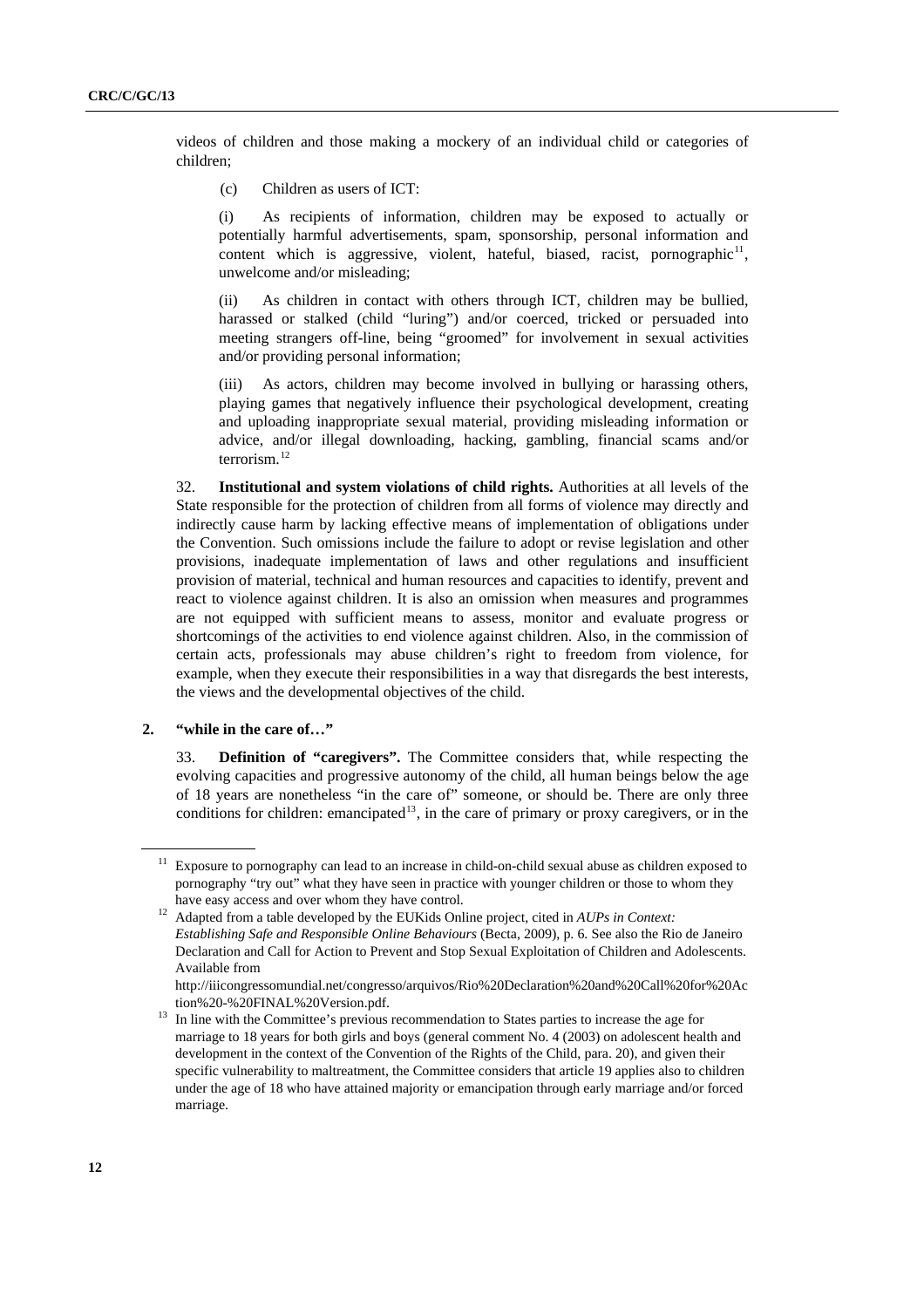de facto care of the State. The definition of "caregivers", referred to in article 19, paragraph 1, as "parent(s), legal guardian(s) or any other person who has the care of the child", covers those with clear, recognized legal, professional-ethical and/or cultural responsibility for the safety, health, development and well-being of the child, primarily: parents, foster parents, adoptive parents, caregivers in *kafalah* of Islamic law, guardians, extended family and community members; education, school and early childhood personnel; child caregivers employed by parents; recreational and sports coaches – including youth group supervisors; workplace employers or supervisors; and institutional personnel (governmental or nongovernmental) in the position of caregivers - for example responsible adults in health-care, juvenile-justice and drop-in and residential-care settings. In the case of unaccompanied children, the State is the de facto caregiver.

34. **Definition of care settings.** Care settings are places where children spend time under the supervision of their "permanent" primary caregiver (such as a parent or guardian) or a proxy or "temporary" caregiver (such as a teacher or youth group leader) for periods of time which are short-term, long-term, repeated or once only. Children will often pass between caregiving settings with great frequency and flexibility but their safety in transit between these settings is still the responsibility of the primary caregiver – either directly, or via coordination and cooperation with a proxy caregiver (for example to and from school or when fetching water, fuel, food or fodder for animals). Children are also considered to be "in the care of" a primary or proxy caregiver while they are physically unsupervised within a care setting, for example while playing out of sight or surfing the Internet unsupervised. Usual care settings include family homes, schools and other educational institutions, early childhood care settings, after-school care centres, leisure, sports, cultural and recreational facilities, religious institutions and places of worship. In medical, rehabilitative and care facilities, at the workplace and in justice settings children are in the custody of professionals or State actors, who must observe the best interests of the child and ensure his or her rights to protection, well-being and development. A third type of setting in which children's protection, well-being and development also must be secured, are neighbourhoods, communities and camps or settlements for refugees and people displaced by conflict and/or natural disasters.<sup>[14](#page-12-0)</sup>

35. **Children without obvious primary or proxy caregivers.** Article 19 also applies to children without a primary or proxy caregiver or another person who is entrusted with the protection and well-being of the child such as, for instance, children in child-headed households, children in street situations, children of migrating parents or unaccompanied children outside their country of origin.<sup>[15](#page-12-1)</sup> The State party is obliged to take responsibility as the de facto caregiver or the one "who has the care of the child", even if these children are not within the context of physical care settings such as foster homes, group homes or NGO facilities. The State party is under the obligation "to ensure the child such protection and care as is necessary for his or her well-being" (art. 3, para. 2) and to "ensure alternative care" to "a child temporarily or permanently deprived of his or her family environment" (art. 20). There are different ways to guarantee the rights of these children, preferably in family-like care arrangements, which must be carefully examined with respect to the risk of these children being exposed to violence.

36. **Perpetrators of violence.** Children may be subjected to violence by primary or proxy caregivers and/or by others against whom their caregiver does provide protection (for example neighbours, peers and strangers). Furthermore, children are at risk of being

<span id="page-12-0"></span><sup>&</sup>lt;sup>14</sup> The United Nations study on violence against children describes settings in which violence against children occurs; see also the detailed guidance available in the Guidelines for the Alternative Care of Children. 15 As defined in the Committee's general comment No. 6 (2005), para. 7.

<span id="page-12-1"></span>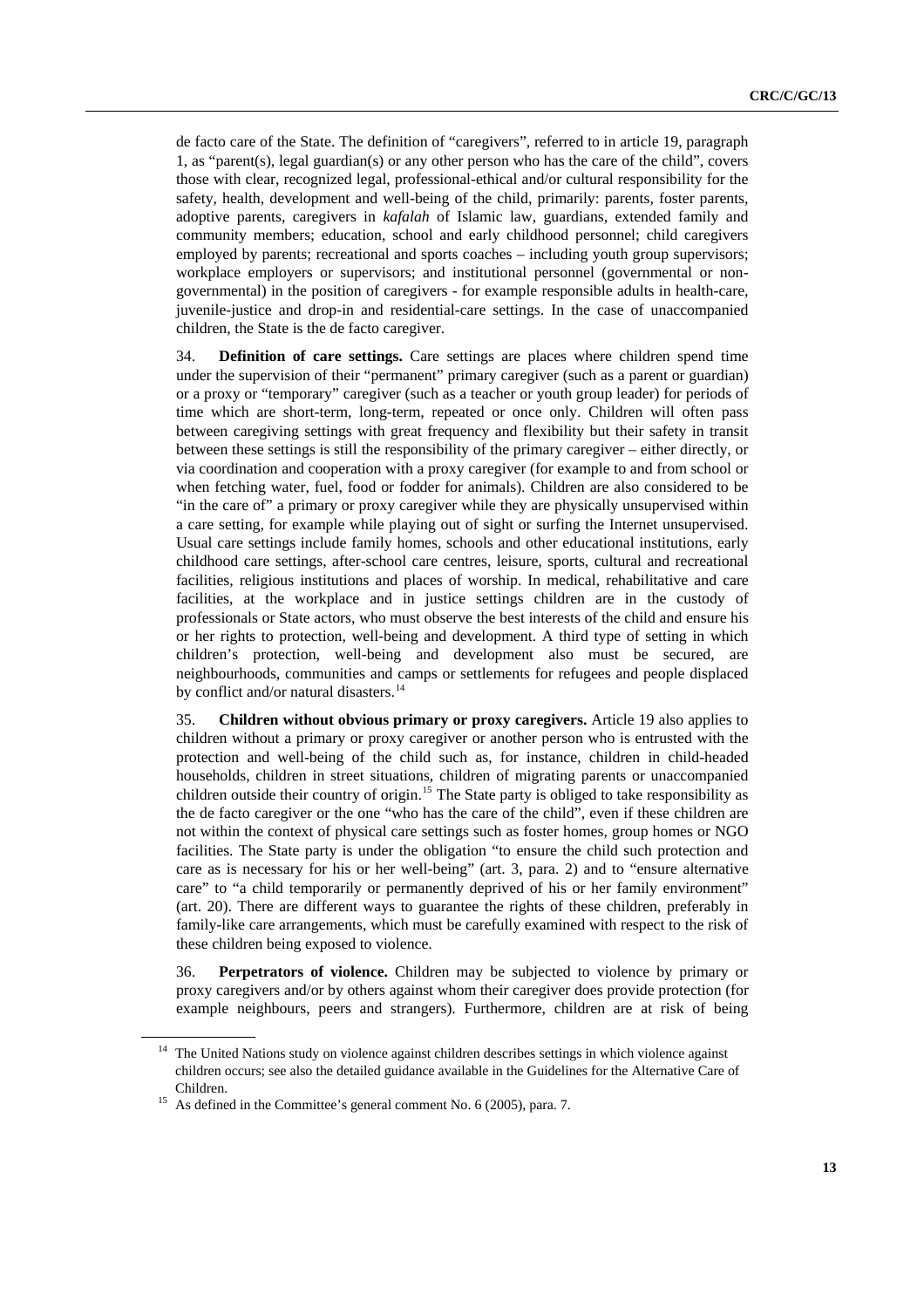exposed to violence in many settings where professionals and State actors have often misused their power over children, such as schools, residential homes, police stations or justice institutions. All of these conditions fall under the scope of article 19, which is not limited to violence perpetrated solely by caregivers in a personal context.

#### **3. "shall take …"**

37. "Shall take" is a term which leaves no leeway for the discretion of States parties. Accordingly, States parties are under strict obligation to undertake "all appropriate measures" to fully implement this right for all children.

#### **4. "all appropriate legislative, administrative, social and educational measures"**

38. **General measures of implementation and monitoring.** The Committee draws the attention of States parties to general comment No. 5 (2003) on general measures of implementation of the Convention on the Rights of the Child.<sup>[16](#page-13-0)</sup> The Committee also refers States parties to its general comment No. 2 (2002) on the role of independent national human rights institutions in the promotion and protection of the rights of the child. These measures of implementation and monitoring are essential to bring article 19 into reality.

39. **"***All appropriate***...measures".** The term "appropriate" refers to the broad range of measures cutting across all sectors of Government, which must be used and be effective in order to prevent and respond to all forms of violence. "Appropriate" cannot be interpreted to mean acceptance of some forms of violence. An integrated, cohesive, interdisciplinary and coordinated system is required, which incorporates the full range of measures identified in article 19, paragraph 1, across the full range of interventions listed in paragraph 2. Isolated programmes and activities which are not integrated into sustainable and coordinated government policy and infrastructures will have limited effects. Child participation is essential in the development, monitoring and evaluation of the measures outlined here.

40. Legislative measures refer to both legislation, including the budget, and the implementing and enforcing measures. They comprise national, provincial and municipal laws and all relevant regulations, which define frameworks, systems, mechanisms and the roles and responsibilities of concerned agencies and competent officers.

41. State parties that have not yet done so must:

(a) Ratify the two Optional Protocols to the Convention, and other international and regional human rights instruments that provide protection for children, including the Convention on the Rights of Persons with Disabilities and its Optional Protocol and the Convention against Torture and Other Cruel, Inhuman or Degrading Treatment or Punishment;

(b) Review and withdraw declarations and reservations contrary to the object and purpose of the Convention or otherwise contrary to international law;

(c) Strengthen cooperation with treaty bodies and other human rights mechanisms;

(d) Review and amend domestic legislation in line with article 19 and its implementation within the holistic framework of the Convention, establishing a comprehensive policy on child rights and ensuring absolute prohibition of all forms of

<span id="page-13-0"></span><sup>&</sup>lt;sup>16</sup> See in particular paras. 9 (range of measures required), 13 and 15 (regarding withdrawal and eligibility of reservations), and 66 and 67 (dissemination of the Convention).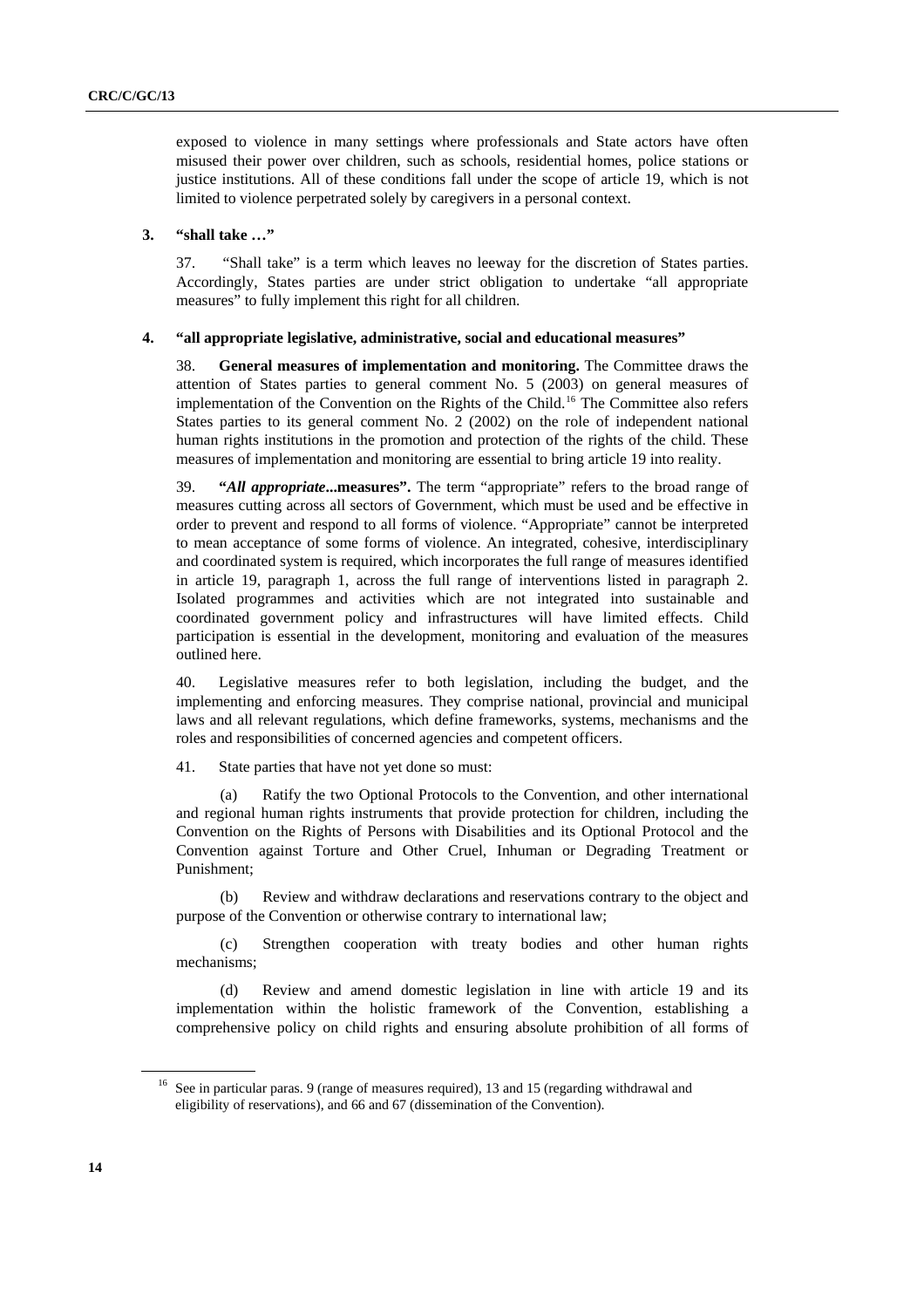violence against children in all settings and effective and appropriate sanctions against perpetrators;<sup>[17](#page-14-0)</sup>

(e) Provide adequate budget allocations for the implementation of legislation and all other measures adopted to end violence against children;

(f) Ensure the protection of child victims and witnesses and effective access to redress and reparation;

(g) Ensure that relevant legislation provides adequate protection of children in relation to media and ICT;

(h) Establish and implement social programmes to promote optimal positive child-rearing by providing, through integrated services, necessary support for the child and for those who have the care of the child;

(i) Enforce law and judicial procedures in a child-friendly way, including remedies available to children when rights are violated;

(j) Establish and support an independent national institution of children's rights.

<span id="page-14-2"></span>42. Administrative measures should reflect governmental obligations to establish policies, programmes, monitoring and oversight systems required to protect the child from all forms of violence. These include:

(a) *At the national and sub-national government levels*:

(i) Establishing a government focal point to coordinate child protection strategies and services;

(ii) Defining the roles, responsibilities and relationships between stakeholders on inter-agency steering committees with a view to their effectively managing, monitoring and holding accountable the implementing bodies at national and subnational levels;

(iii) Ensuring that the process of decentralizing services safeguards their quality, accountability and equitable distribution;

(iv) Implementing systematic and transparent budgeting processes in order to make the best use of allocated resources for child protection, including prevention;

(v) Establishing a comprehensive and reliable national data collection system in order to ensure systematic monitoring and evaluation of systems (impact analyses), services, programmes and outcomes based on indicators aligned with universal standards, and adjusted for and guided by locally established goals and objectives;

(vi) Providing independent national human rights institutions with support and promoting the establishment of specific child rights mandates such as child rights ombudsmen where these do not yet exist.<sup>[18](#page-14-1)</sup>

(b) *At the levels of governmental, professional and civil society institutions:* 

(i) Developing and implementing (through participatory processes which encourage ownership and sustainability):

a. Intra- and inter-agency child protection policies;

<span id="page-14-1"></span><span id="page-14-0"></span> $17$  In the context of "sanctions", the term "perpetrators" excludes children who harm themselves. The treatment of children who harm other children must be educational and therapeutic. 18 See general comment No. 2, in particular paras. 1, 2, 4 and 19.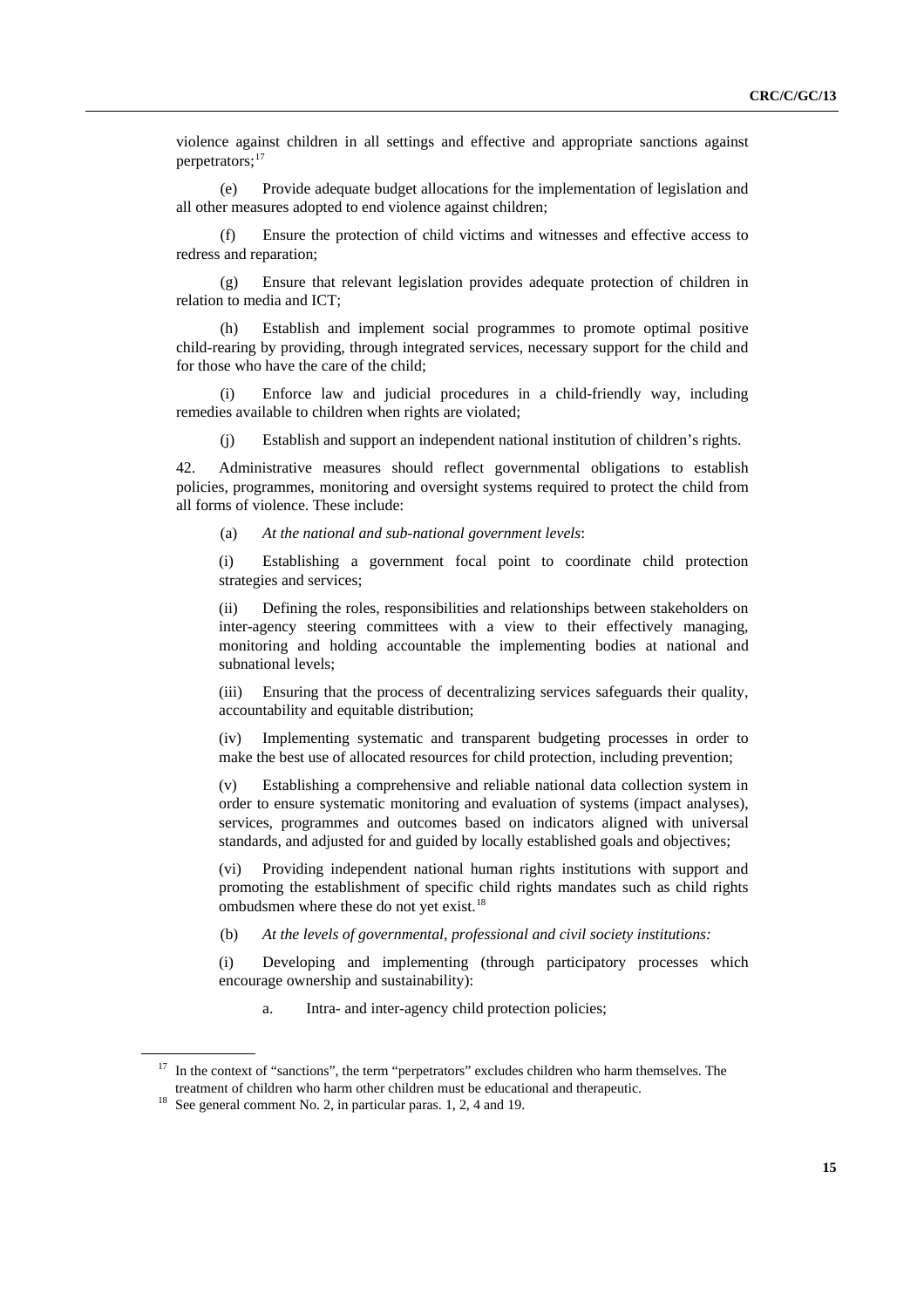b. Professional ethics codes, protocols, memoranda of understanding and standards of care for all childcare services and settings (including daycare centres, schools, hospitals, sport clubs and residential institutions etc.);

(ii) Involving academic teaching and training institutions with regard to child protection initiatives;

(iii) Promoting good research programmes.

43. Social measures should reflect governmental commitment to fulfilling child protection rights and provide for basic and targeted services. They can be initiated and implemented by both State and civil society actors under the responsibility of the State. Such measures include:

(a) *Social policy measures to reduce risk and prevent violence against children, for example*:

(i) Integration of child caregiving and protection measures into mainstream systems of social policy;

(ii) Identification and prevention of factors and circumstances which hinder vulnerable groups' access to services and full enjoyment of their rights (including indigenous and minority children and children with disabilities, among others);

(iii) Poverty reduction strategies, including financial and social support to families at risk;

- (iv) Public health and safety, housing, employment and education policies;
- (v) Improved access to health, social welfare and justice services;
- (vi) "Child-friendly cities" planning;
- (vii) Reduced demand for and access to alcohol, illegal drugs and weapons;

(viii) Collaboration with the mass media and the ICT industry to devise, promote and enforce global standards for child caregiving and protection;

(ix) Development of guidelines for protecting children from information and material produced by mass media disrespecting the human dignity and integrity of the child, abolishing stigmatizing language, refraining from the dissemination of revictimizing reports on events in family or elsewhere affecting a child and promoting professional methods of investigation based on the use of diverse sources which can be examined by all parties involved;

(x) Opportunities for children to express their view and expectations in the media and be not only engaged in children's programmes, but also involved in the production and transmission of all kinds of information, including as reporters, analysts and commentators in order to support an adequate image of children and childhood in the public.

(b) *Social programmes to support the child individually and to support the child's family and other caregivers to provide optimal positive child-rearing, for example*:

(i) For children: childcare, early child development and after-school care programmes; child and youth groups and clubs; counselling support to children experiencing difficulties (including self-harm); 24-hour toll-free child helplines with trained personnel; foster family services which are subject to periodic review;

(ii) For families and other caregivers: community-based mutual-help groups to address psychosocial and economic challenges (for example parenting and microcredit groups); welfare programmes to support families' standard of living, including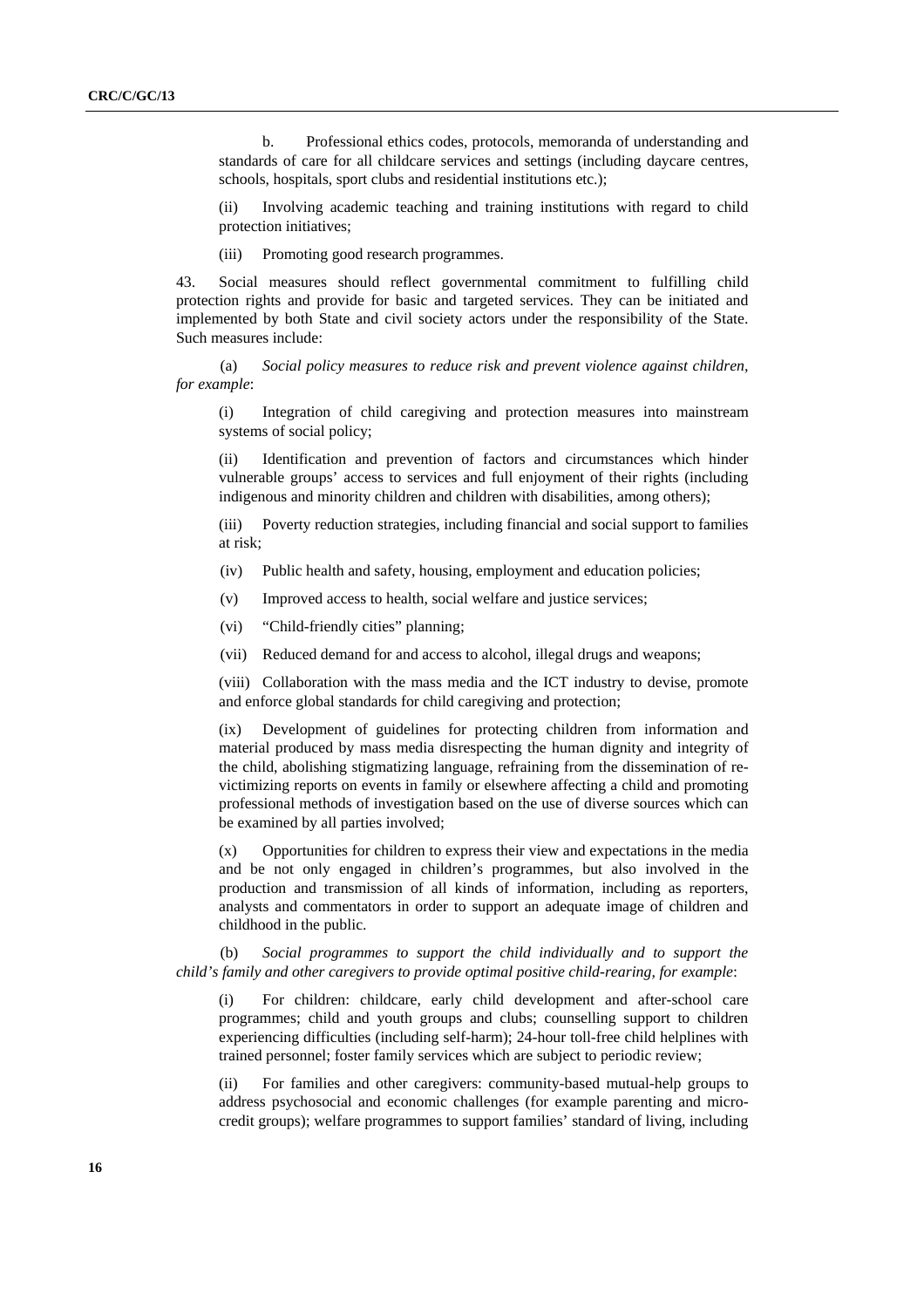direct allowances to children at a certain age; counselling support to caregivers having difficulties with employment, housing and/or child-rearing; therapeutic programmes (including mutual help groups) to assist caregivers with challenges related to domestic violence, addictions to alcohol or drugs or with other mental health needs.

44. Educational measures should address attitudes, traditions, customs and behavioural practices which condone and promote violence against children. They should encourage open discussion about violence, including the engagement of media and civil society. They should support children's life skills, knowledge and participation and enhance the capacities of caregivers and professionals in contact with children. They can be initiated and implemented by both State and civil society actors under the responsibility of the State. Specific examples include, but are not limited to:

(a) *For all stakeholders*: public information programmes, including awareness campaigns, via opinion leaders and the media, to promote positive child-rearing and to combat negative societal attitudes and practices which condone or encourage violence; dissemination of the Convention, the present general comment and State party reports in child friendly and accessible formats; supporting measures to educate and advise on protection in the context of ICTs;

(b) *For children*: provision of accurate, accessible and age-appropriate information and empowerment on life skills, self-protection and specific risks, including those relating to ICTs and how to develop positive peer relationships and combat bullying; empowerment regarding child rights in general - and in particular on the right to be heard and to have their views taken seriously - through the school curriculum and in other ways;

(c) *For families and communities*: education on positive child-rearing for parents and caregivers; provision of accurate and accessible information on specific risks and how to listen to children and take their views seriously;

(d) *For professionals and institutions (government and civil society)*:

(i) Providing initial and in-service general and role-specific training (including inter-sectoral where necessary) on a child rights approach to article 19 and its application in practice, for all professionals and non-professionals working with, and for, children (including teachers at all levels of the educational system, social workers, medical doctors, nurses and other health professionals, psychologists, lawyers, judges, police, probation and prison officers, journalists, community workers, residential caregivers, civil servants and public officials, asylum officers and traditional and religious leaders);

(ii) Developing officially recognized certification schemes in association with educational and training institutions and professional societies in order to regulate and acknowledge such training;

(iii) Ensuring that the Convention is part of the educational curriculum of all professionals expected to work with and for children;

(iv) Supporting "child-friendly schools" and other initiatives which include, inter alia, respect for children's participation;

(v) Promoting research on child caregiving and protection.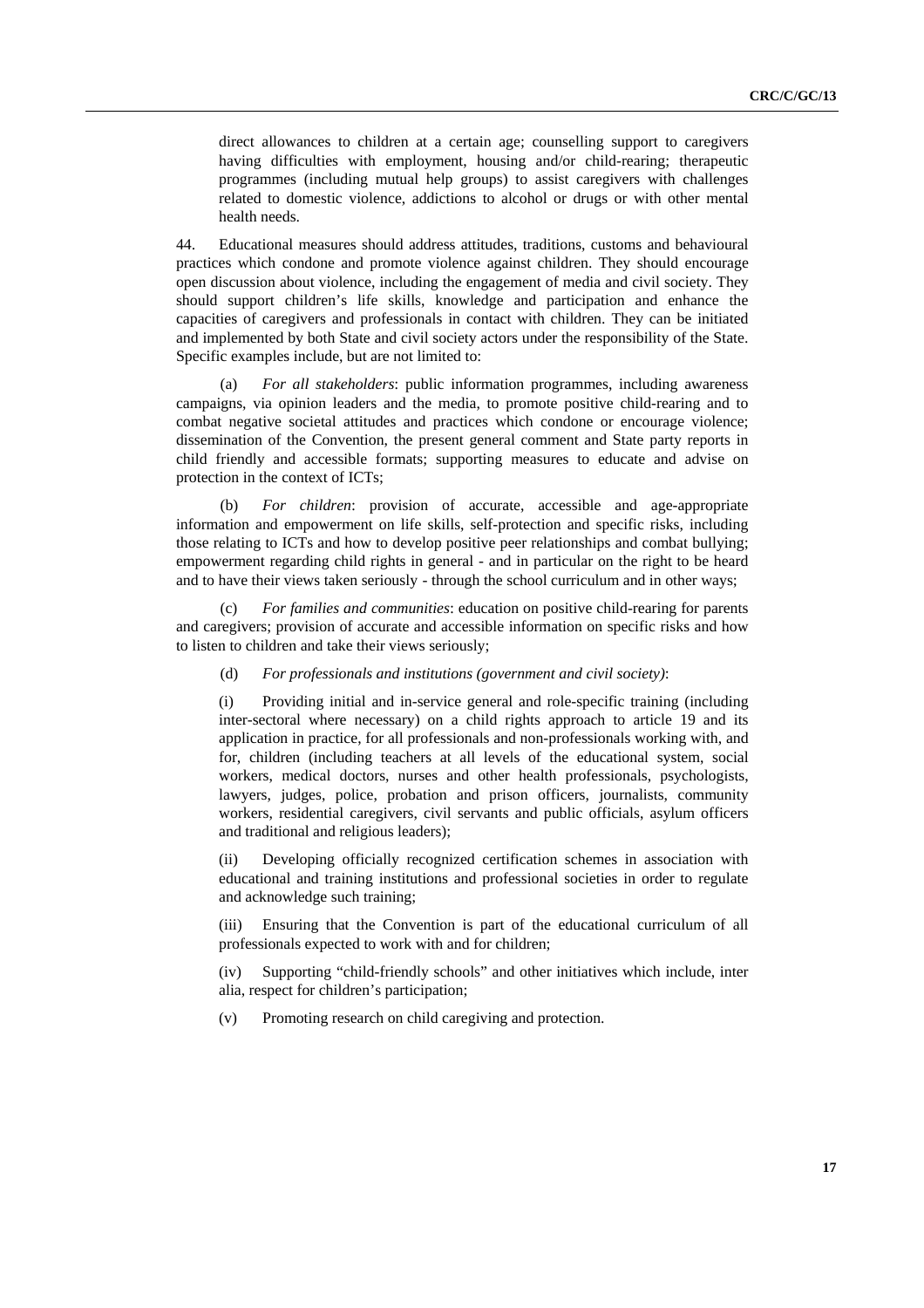### **B. Article 19, paragraph 2**

#### **"such protective measures should, as appropriate, include…"**

45. **Range of interventions.** A holistic child protection system requires the provision of comprehensive and integrated measures across the full range of stages identified in article 19, paragraph 2, taking account of the socio-cultural traditions and legal system of the respective State party.<sup>[19](#page-17-0)</sup>

46. **Prevention.** The Committee emphasizes in the strongest terms that child protection must begin with proactive prevention of all forms of violence as well as explicitly prohibit all forms of violence. States have the obligation to adopt all measures necessary to ensure that adults responsible for the care, guidance and upbringing of children will respect and protect children's rights. Prevention includes public health and other measures to positively promote respectful child-rearing, free from violence, for all children, and to target the root causes of violence at the levels of the child, family, perpetrator, community, institution and society. Emphasis on general (primary) and targeted (secondary) prevention must remain paramount at all times in the development and implementation of child protection systems. Preventive measures offer the greatest return in the long term. However, commitment to prevention does not lessen States' obligations to respond effectively to violence when it occurs.

47. Prevention measures include, but are not limited to:

(a) *For all stakeholders*:

(i) Challenging attitudes which perpetuate the tolerance and condoning of violence in all its forms, including gender, race, colour, religion, ethnic or social origin, disability and other power imbalances;

(ii) Disseminating information regarding the Convention's holistic and positive approach to child protection through creative public campaigns, schools and peer education, family, community and institutional educational initiatives, professionals and professional groups, NGOs and civil society;

(iii) Developing partnerships with all sectors of society, including children themselves, NGOs and the media;

(b) *For children*:

(i) Registering all children to facilitate their access to services and redress procedures;

(ii) Supporting children to protect themselves and their peers through awareness of their rights and development of social skills as well as age-appropriate empowerment strategies;

(iii) Implementing "mentoring" programmes that engage responsible and trusted adults in the lives of children identified as needing extra support beyond that provided by their caregivers;

(c) *For families and communities*:

(i) Supporting parents and caregivers to understand, embrace and implement good child-rearing, based on knowledge of child rights, child development and

<span id="page-17-0"></span><sup>&</sup>lt;sup>19</sup> The detailed guidance available in the Guidelines for the Alternative Care of Children should also be taken into account at each stage.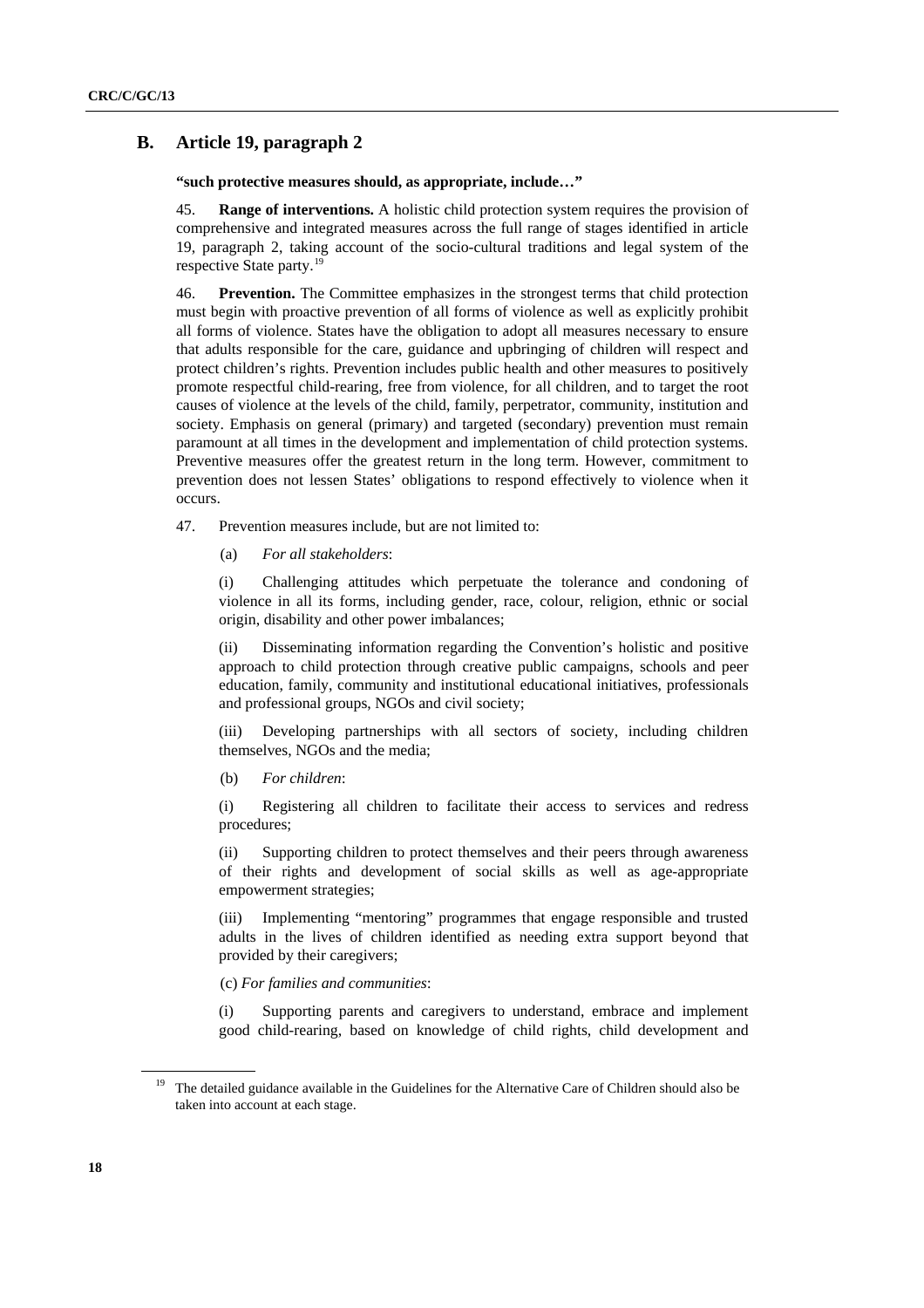techniques for positive discipline in order to support families' capacity to provide children with care in a safe environment;

(ii) Providing pre- and post-natal services, home visitation programmes, quality early-childhood development programmes, and income-generation programmes for disadvantaged groups;

(iii) Strengthening the links between mental health services, substance abuse treatment and child protection services;

(iv) Providing respite programmes and family support centres for families facing especially difficult circumstances;

(v) Providing shelters and crisis centres for parents (mostly women) who have experienced violence at home and their children;

(vi) Providing assistance to the family by adopting measures that promote family unity and ensure for children the full exercise and enjoyment of their rights in private settings, abstaining from unduly interfering in children's private and family relations, depending on circumstances.<sup>[20](#page-18-0)</sup>

(d) *For professionals and institutions (Government and civil society)*:

(i) Identifying prevention opportunities and informing policy and practice on the basis of research studies and data collection;

Implementing, through a participatory process, rights-based child protection policies and procedures and professional ethics codes and standards of care;

(iii) Preventing violence in care and justice settings by, inter alia, developing and implementing community-based services in order to make use of institutionalization and detention only as a last resort and only if in the best interest of the child.

48. **Identification.**[21](#page-18-1) This includes identifying risk factors for particular individuals or groups of children and caregivers (in order to trigger targeted prevention initiatives) and identifying signs of actual maltreatment (in order to trigger appropriate intervention as early as possible). This requires that all who come in contact with children are aware of risk factors and indicators of all forms of violence, have received guidance on how to interpret such indicators, and have the necessary knowledge, willingness and ability to take appropriate action (including the provision of emergency protection). Children must be provided with as many opportunities as possible to signal emerging problems before they reach a state of crisis, and for adults to recognize and act on such problems even if the child does not explicitly ask for help. Particular vigilance is needed when it comes to marginalized groups of children who are rendered particularly vulnerable due to their alternative methods of communicating, their immobility and/or the perceived view that they are incompetent, such as children with disabilities. Reasonable accomodation should be provided to ensure that they are able to communicate and signal problems on an equal basis with others.

49. **Reporting.**[22](#page-18-2) The Committee strongly recommends that all States parties develop safe, well-publicized, confidential and accessible support mechanisms for children, their

<span id="page-18-0"></span><sup>&</sup>lt;sup>20</sup> Human Rights Committee, general comment No. 17 (1989) on the rights of the child; European Court of Human Rights, *Olsson vs. Sweden* (No. 1), Judgement of 24 March 1988, Series A No. 130, para. 81; Inter-American Court of Human Rights, *Velásquez Rodríguez vs. Honduras*, Judgement on the Merits, 10 January 1989, Series C, No. 3, para. 172.<br>
<sup>21</sup> Paragraphs 48 ff can also be applied to processes in informal and customary systems of justice.<br>
<sup>22</sup> See also the Guidelines on Justice in Matters involving Child

<span id="page-18-1"></span>

<span id="page-18-2"></span>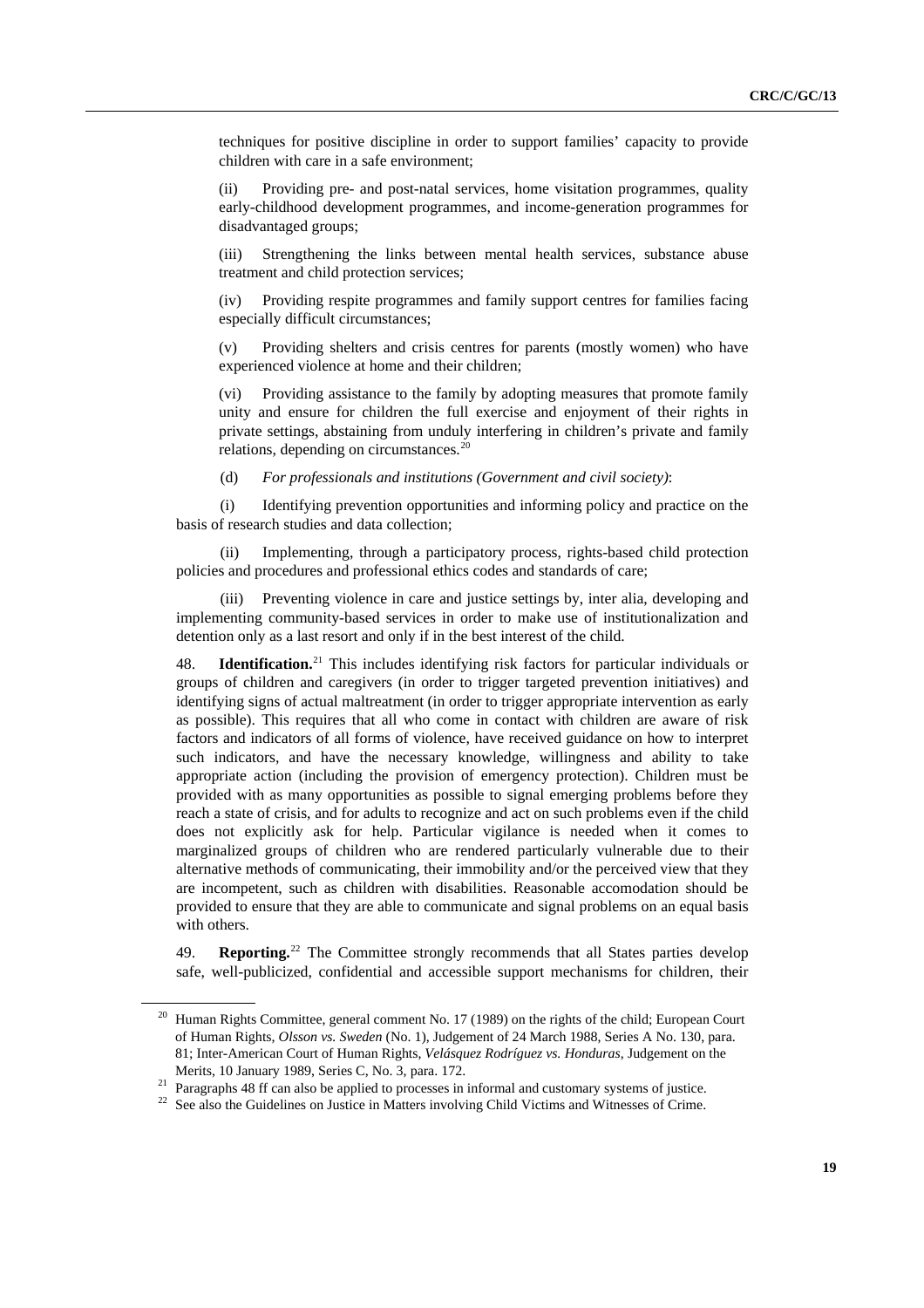representatives and others to report violence against children, including through the use of 24-hour toll-free hotlines and other ICTs. The establishment of reporting mechanisms includes: (a) providing appropriate information to facilitate the making of complaints; (b) participation in investigations and court proceedings; (c) developing protocols which are appropriate for different circumstances and made widely known to children and the general public; (d) establishing related support services for children and families; and (e) training and providing ongoing support for personnel to receive and advance the information received through reporting systems. Reporting mechanisms must be coupled with, and should present themselves as help-oriented services offering public health and social support, rather than as triggering responses which are primarily punitive. Children's right to be heard and to have their views taken seriously must be respected. In every country, the reporting of instances, suspicion or risk of violence should, at a minimum, be required by professionals working directly with children. When reports are made in good faith, processes must be in place to ensure the protection of the professional making the report.

50. **Referral.** The person receiving the report should have clear guidance and training on when and how to refer the issue to whichever agency is responsible for coordinating the response. Following this, intersectoral referrals may be made by trained professionals and administrators when children are found to be in need of protection (immediate or longerterm) and specialized support services. Professionals working within the child protection system need to be trained in inter-agency cooperation and protocols for collaboration. The process will involve: (a) a participatory, multi-disciplinary assessment of the short- and long-term needs of the child, caregivers and family, which invites and gives due weight to the child's views as well as those of the caregivers and family; (b) sharing of the assessment results with the child, caregivers and family; (c) referral of the child and family to a range of services to meet those needs; and (d) follow-up and evaluation of the adequateness of the intervention.

51. **Investigation.** Investigation of instances of violence, whether reported by the child, a representative or an external party, must be undertaken by qualified professionals who have received role-specific and comprehensive training, and require a child rights-based and child-sensitive approach. Rigorous but child-sensitive investigation procedures will help to ensure that violence is correctly identified and help provide evidence for administrative, civil, child-protection and criminal proceedings. Extreme care must be taken to avoid subjecting the child to further harm through the process of the investigation. Towards this end, all parties are obliged to invite and give due weight to the child's views.

52. **Treatment.** "Treatment" is one of the many services needed to "promote physical and psychological recovery and social reintegration" for children who have experienced violence, and must take place "in an environment which fosters the health, self-respect and dignity of the child" (art. 39). In this respect attention must be given to: (a) inviting and giving due weight to the child's views; (b) the safety of the child; (c) the possible need for her or his immediate safe placement; and (d) the predictable influences of potential interventions on the child's long-term well-being, health and development. Medical, mental health, social and legal services and support may be required for children upon identification of abuse, as well as longer-term follow-up services. A full range of services, including family group conferencing and other similar practices, should be made available. Services and treatment for perpetrators of violence, especially child perpetrators, are also needed. Children who are aggressive towards other children have often been deprived of a caring family and community environment. They must be regarded as victims of their child-rearing conditions, which imbue them with frustration, hatred and aggression. Educational measures must have priority and be directed to improve their pro-social attitudes, competencies and behaviours. Simultaneously, the life conditions of these children must be examined in order to promote their care and support and that of other children in the family and neighbourhood. In terms of children who harm themselves, it is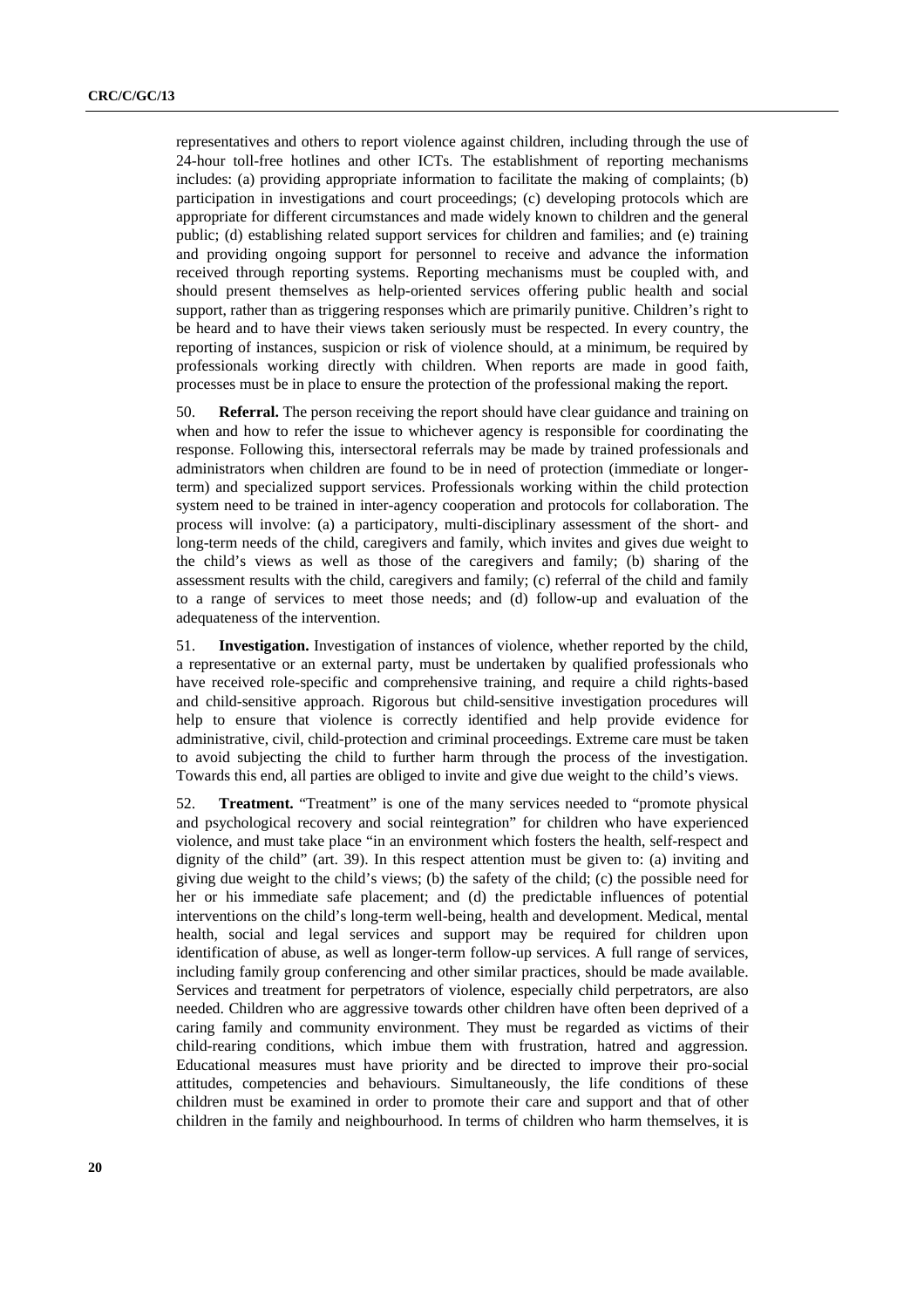recognized that this is a result of severe psychological distress and may be a result of violence by others. Self-harm should not be criminalized. Interventions must be supportive and not in any way punitive.

<span id="page-20-0"></span>53. **Follow-up**. The following must always be clear: (a) who has responsibility for the child and family from reporting and referral all the way through to follow-up; (b) the aims of any course of action taken – which must be fully discussed with the child and other relevant stakeholders; (c) the details, deadlines for implementation and proposed duration of any interventions; and (d) mechanisms and dates for the review, monitoring and evaluation of actions. Continuity between stages of intervention is essential and this may best be achieved through a case management process. Effective help requires that actions, once decided through a participatory process, must not be subject to undue delay. The follow-up must be understood in the context of article 39 (recovery and reintegration), article 25 (periodic review of treatment and placements), article 6, paragraph 2 (right to development) and article 29 (aims of education which present intentions and aspirations for development). Contact of the child with both parents should be ensured in accordance with article 9, paragraph 3, unless this is contrary to the best interests of the child.

54. **Judicial involvement.**[23](#page-20-1) At all times and in all cases, due process must be respected. In particular, the protection and the further development of the child and his or her best interests (and the best interests of other children where there is a risk of a perpetrator reoffending) must form the primary purpose of decision-making, with regard given to the least intrusive intervention as warranted by the circumstances. Furthermore, the Committee recommends the respect of the following guarantees:

(a) Children and their parents should be promptly and adequately informed by the justice system or other competent authorities (such as the police, immigration, or educational, social or health-care services);

(b) Child victims of violence should be treated in a child-friendly and sensitive manner throughout the justice process, taking into account their personal situation, needs, age, gender, disability and level of maturity and fully respecting their physical, mental and moral integrity;

(c) Judicial involvement should be preventive where possible, proactively encouraging positive behaviour as well as prohibiting negative behaviour. Judicial involvement should be an element of a coordinated and integrated approach across sectors, supporting and facilitating other professionals to work with children, caregivers, families and communities, and facilitating access to the full range of child caregiving and protection services available;

(d) In all proceedings involving children victims of violence, the celerity principle must be applied, while respecting the rule of law.

55. Judicial involvement may consist of the following:

(a) Differentiated and mediated responses such as family group conferencing, alternative dispute-resolution mechanisms, restorative justice and kith and kin agreements (where processes are human-rights respecting, accountable and managed by trained facilitators);

(b) Juvenile or family court intervention leading to a specific measure of child protection;

<span id="page-20-1"></span><sup>&</sup>lt;sup>23</sup> See also: Guidelines of the Committee of Ministers of the Council of Europe on child friendly justice, adopted on 17 November 2010; Guidelines on Justice in Matters involving Child Victims and Witnesses of Crime; and General Assembly resolution 65/213.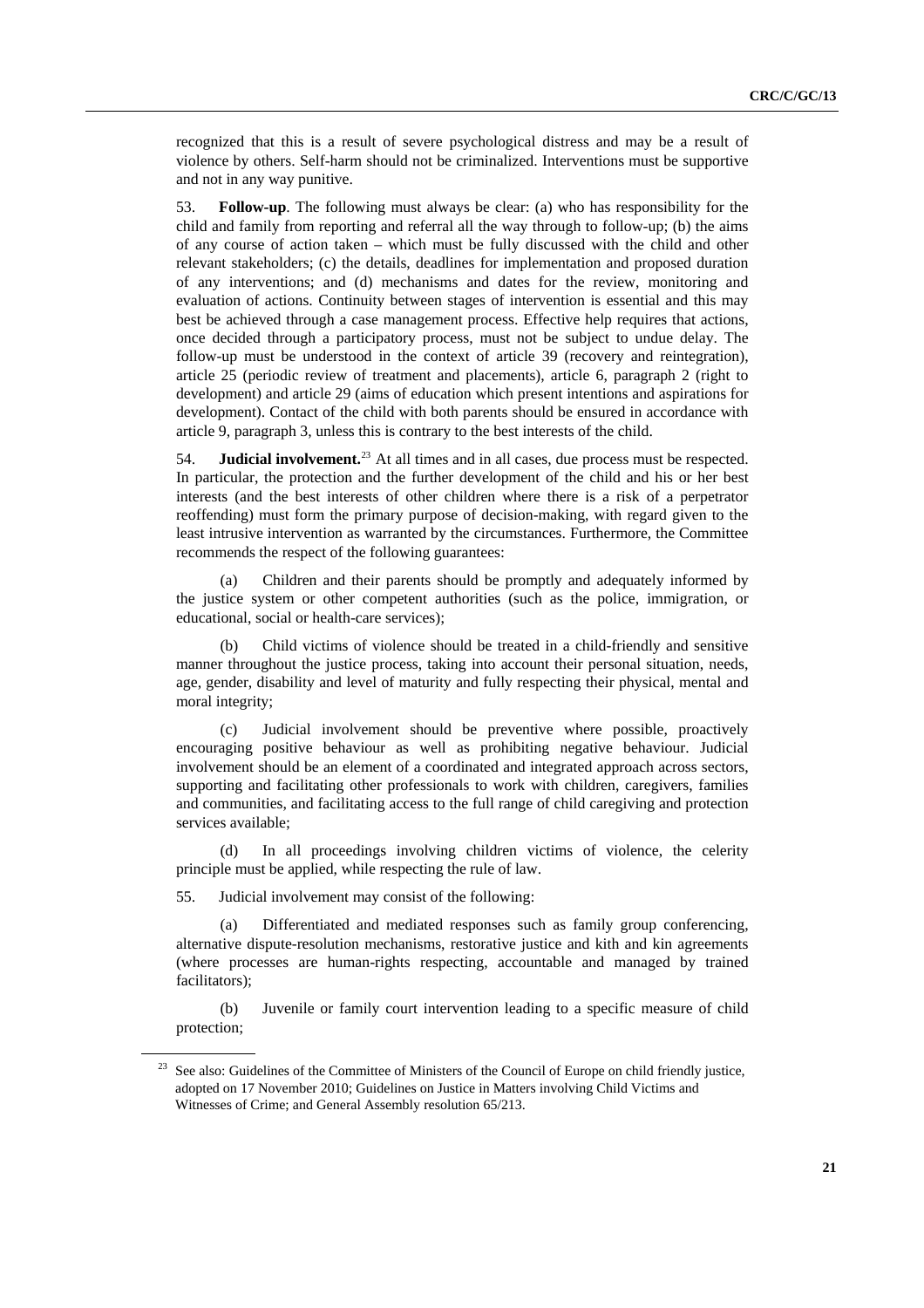(c) Criminal law procedures, which must be strictly applied in order to abolish the widespread practice of de jure or de facto impunity, in particular of State actors;

(d) Disciplinary or administrative proceedings against professionals for neglectful or inappropriate behaviour in dealing with suspected cases of child maltreatment (either internal proceedings in the context of professional bodies for breaches of codes of ethics or standards of care, or external proceedings);

(e) Judicial orders to ensure compensation and rehabilitation for children who have suffered from violence in its various forms.

56. When appropriate, juvenile or family specialized courts and criminal procedures should be established for child victims of violence. This could include the establishment of specialized units within the police, the judiciary and the prosecutor's office with the possibility of providing accomodations in the judicial process to ensure equal and fair participation of children with disabilities. All professionals working with and for children and involved in such cases should receive specific interdisciplinary training on the rights and needs of children of different age groups, as well as on proceedings that are adapted to them. While implementing a multidisciplinary approach, professional rules on confidentiality should be respected. The decision to separate a child from his or her parent(s) or family environment must be made only when it is in the child's best interests (art. 9 and art. 20, para. 1). However, in cases of violence where perpetrators are primary caregivers, within the child rights safeguards listed above, and depending on the severity and other factors, intervention measures focusing on social and educational treatment and a restaurative approach are often preferable to a purely punitive judicial involvement. Effective remedies should be available, including compensation to victims and access to redress mechanisms and appeal or independent complaint mechanisms.

57. **Effective procedures.** Such protective measures as mentioned in article 19, paragraphs 1 and 2, and as integrated into a systems-building approach (see para. [71](#page-25-1)), require "effective procedures" to ensure their enforcement, quality, relevance, accessibility, impact and efficiency. Such procedures should include:

(a) Inter-sectoral coordination, mandated by protocols and memorandums of understanding as necessary;

(b) The development and implementation of systematic and ongoing data collection and analysis;

(c) The development and implementation of a research agenda; and

(d) The development of measurable objectives and indicators in relation to policies, processes and outcomes for children and families.

58. Outcome indicators should focus on the child's positive development and well-being as a rights-bearing person, beyond a purely narrow focus on incidence, prevalence and types or extent of violence. Child death reviews, critical injury reviews, inquests and systemic reviews must also be taken into account when identifying the underlying causes of violence and in recommending corrective courses of actions. Research must build on the existing body of international and national child protection knowledge and benefit from interdisciplinary and international collaboration in order to maximize complementarity. (See also para. [72](#page-25-0) (j) on accountability in relation to national coordinating frameworks).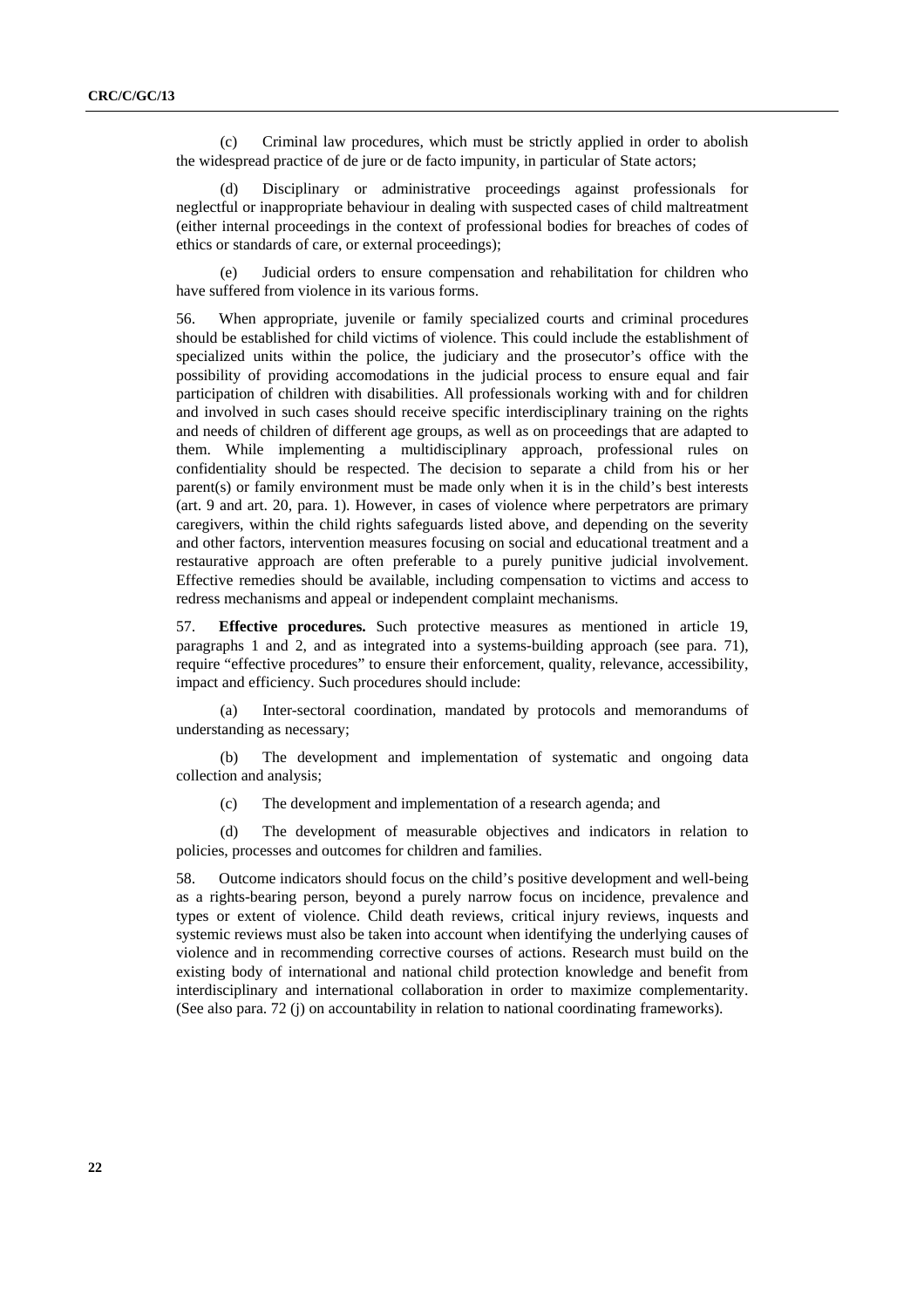# **V. Interpretation of article 19 in the broader context of the Convention**

59. **Definition of a child rights approach.** Respect for the dignity, life, survival, wellbeing, health, development, participation and non-discrimination of the child as a rightsbearing person should be established and championed as the pre-eminent goal of States parties' policies concerning children. This is best realized by respecting, protecting and fulfilling all of the rights in the Convention (and its Optional Protocols). It requires a paradigm shift away from child protection approaches in which children are perceived and treated as "objects" in need of assistance rather than as rights holders entitled to nonnegotiable rights to protection. A child rights approach is one which furthers the realization of the rights of all children as set out in the Convention by developing the capacity of duty bearers to meet their obligations to respect, protect and fulfil rights (art. 4) and the capacity of rights holders to claim their rights, guided at all times by the rights to non-discrimination (art. 2), consideration of the best interests of the child (art. 3, para. 1), life, survival and development (art. 6), and respect for the views of the child (art. 12). Children also have the right to be directed and guided in the exercise of their rights by caregivers, parents and community members, in line with children's evolving capacities (art. 5). This child rights approach is holistic and places emphasis on supporting the strengths and resources of the child him/herself and all social systems of which the child is a part: family, school, community, institutions, religious and cultural systems.

60. **Article 2 (non-discrimination).** The Committee stresses that States parties shall take adequate measures to assure to every child the right to protection from all forms of violence "without discrimination of any kind, irrespective of the child's or his or her parent's or legal guardian's race, colour, sex, language, religion, political or other opinion, national, ethnic or social origin, property, disability, birth or other status". This includes discrimination based on prejudices towards commercially sexually exploited children, children in street situations or children in conflict with the law or based on children's clothing and behaviour. States parties must address discrimination against vulnerable or marginalized groups of children, such as outlined in paragraph [72](#page-25-0) (g) of the present general comment, and make proactive efforts to ensure that such children are assured their right to protection on an equal basis with all other children.

61. **Article 3 (best interests of the child).** The Committee emphasizes that the interpretation of a child's best interests must be consistent with the whole Convention, including the obligation to protect children from all forms of violence. It cannot be used to justify practices, including corporal punishment and other forms of cruel or degrading punishment, which conflict with the child's human dignity and right to physical integrity. An adult's judgment of a child's best interests cannot override the obligation to respect all the child's rights under the Convention. In particular, the Committee maintains that the best interests of the child are best served through:

(a) Prevention of all forms of violence and the promotion of positive childrearing, emphasizing the need for a focus on primary prevention in national coordinating frameworks;

(b) Adequate investment in human, financial and technical resources dedicated to the implementation of a child rights-based and integrated child protection and support system.

62. **Article 6 (life, survival and development).** Protection from all forms of violence must be considered not only in terms of the child's right to "life" and "survival", but also in terms of their right to "development", which must be interpreted in line with the overall goal of child protection. Thus, the obligation of the State party includes comprehensive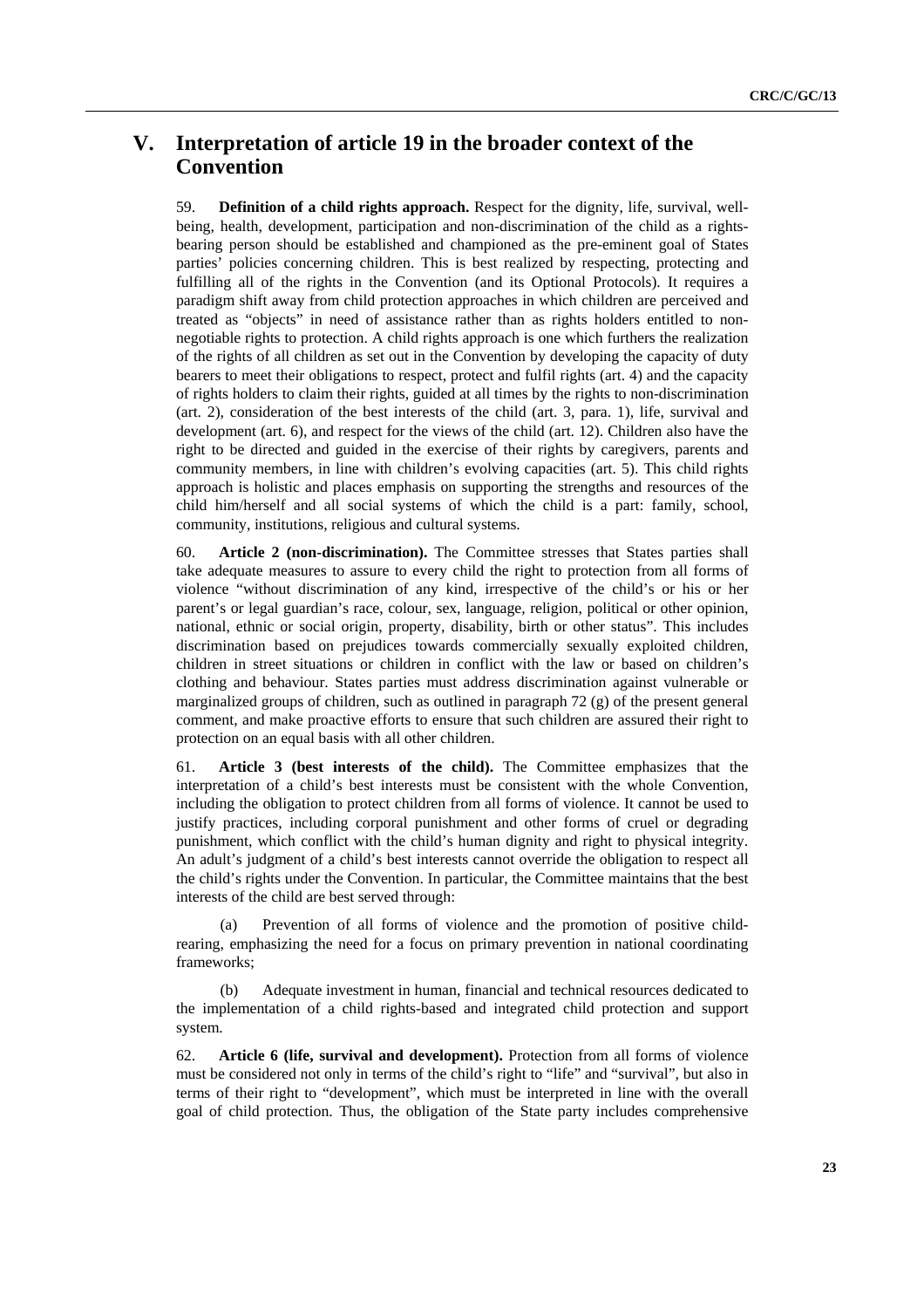protection from violence and exploitation which would jeopardize a child's right to life, survival and development. The Committee expects States to interpret "development" in its broadest sense as a holistic concept, embracing the child's physical, mental, spiritual, moral, psychological and social development. Implementation measures should be aimed at achieving the optimal development for all children.

63. **Article 12 (right to be heard).** The Committee is of the opinion that child participation promotes protection and child protection is key to participation. The child's right to be heard commences already with very young children who are particularly vulnerable to violence. Children's views must be invited and given due weight as a mandatory step at every point in a child protection process. The child's right to be heard has particular relevance in situations of violence (see the Committee's general comment No. 12 (2009), paras. 118 ff). With regard to family and child-rearing, the Committee expressed that this right plays a preventive role against all forms of violence in the home and family. The Committee furthermore underlines the importance of children's participation in the development of prevention strategies in general and in school, in particular in the elimination and prevention of bullying, and other forms of violence in school. Initiatives and programmes that are aimed at strengthening children's own capacities to eliminate violence should be supported. As the experience of violence is inherently disempowering, sensitive measures are needed to ensure that child protection interventions do not further disempower children but rather contribute positively to their recovery and reintegration via carefully facilitated participation. The Committee notes that barriers to participation are faced by particularly marginalized and/or discriminated groups. Addressing these barriers is especially relevant for child protection, as such children are often among those most affected by violence.

64. The following two articles of the Convention also have all-embracing relevance which gives them particular significance for the implementation of article 19.

65. **Article 4 (appropriate measures).** Article 4 obliges States parties to undertake all appropriate measures to implement all the rights in the Convention, including article 19. In applying article 4 of the Convention, it must be noted that the right to protection from all forms of violence outlined in article 19 is a civil right and freedom. Implementation of article 19 is therefore an immediate and unqualified obligation of States parties. In the light of article 4, whatever their economic circumstances, States are required to undertake all possible measures towards the realization of the rights of the child, paying special attention to the most disadvantaged groups (see the Committee's general comment No. 5, para. 8). The article stresses that available resources must be utilized to the maximum extent.

66. **Article 5 (direction and guidance consistent with evolving capacities).** Implementation of article 19 requires recognition of, and support for, the primary importance of parents, extended families, legal guardians and community members in the caregiving and protection of children and the prevention of violence. This approach is consistent with article 5, which promotes respect for the responsibilities, rights and duties of caregivers to provide, in a manner consistent with the evolving capacities of the child, appropriate direction and guidance in the exercise by the child of the rights recognized in the Convention (including in article 19). (See also para. [72](#page-25-0) (d) on the primacy of familes in the context of national coordinating frameworks and other articles relevant to families).

67. **Other relevant articles.** The Convention contains numerous articles which relate explicitly or implicitly to violence and child protection. Article 19 should be read in conjunction with these articles. These comprehensive references demonstrate the need to take account of the pervasive threat to the implementation of child rights by violence in all its forms and to ensure the protection of children in all situations of life and development.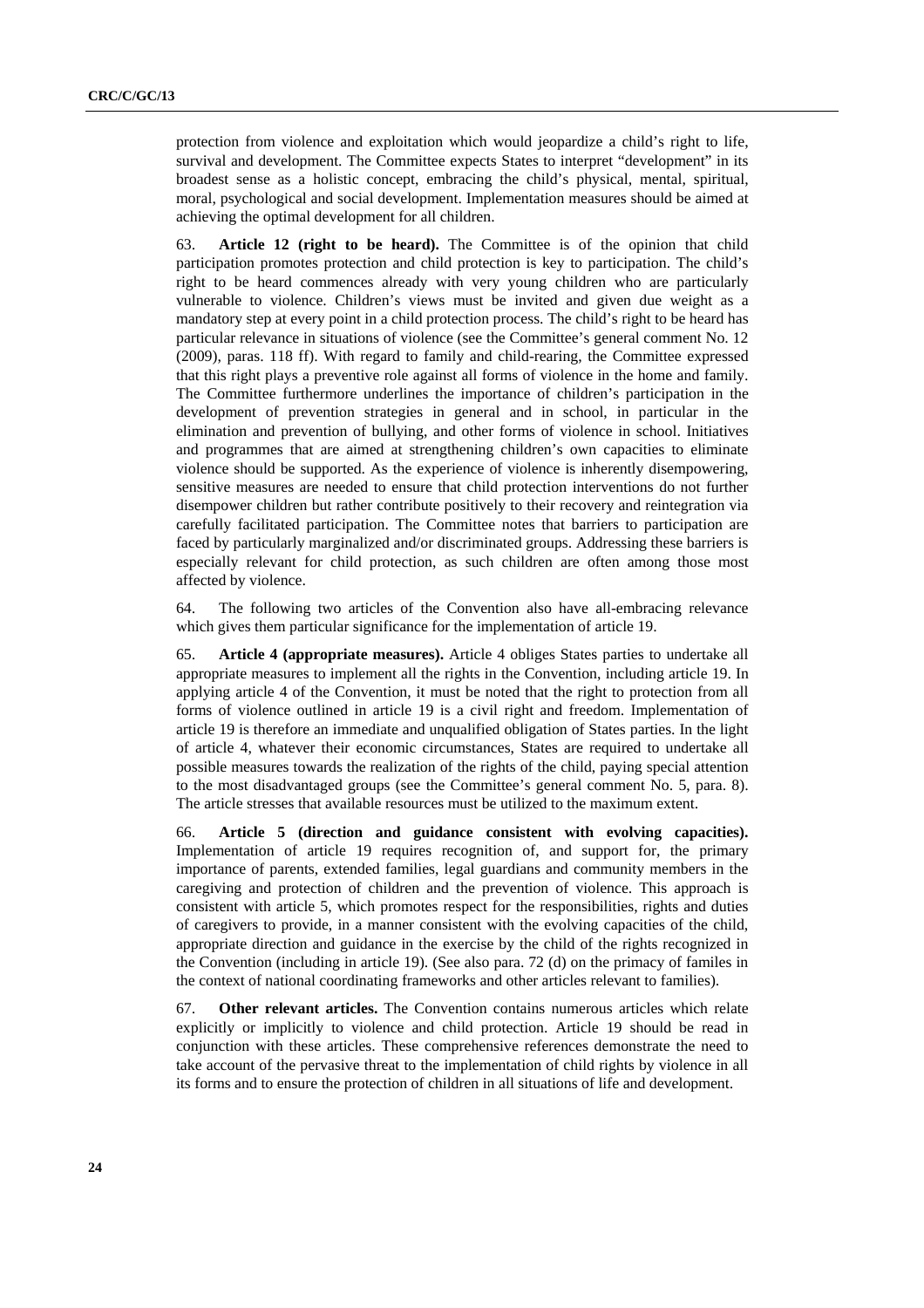# **VI. National coordinating framework on violence against children**

68. **Beyond national plans of action.** The Committee recognizes that many national plans of action adopted by States parties to implement the rights of the child include measures to prohibit, prevent and eliminate all forms of violence against children. Such plans of action, while contributing to more enjoyment by children of their rights, have nevertheless faced many challenges in their implementation, monitoring, evaluation and follow-up. For example, they have often lacked links with the overall development policy, programmes, budget and coordinating mechanisms. In order to establish a more feasible and flexible instrument, the Committee is proposing a "coordinating framework on violence against children" for all child rights-based measures to protect children from violence in all its forms and to support a protective environment.<sup>[24](#page-24-0)</sup> Such a coordinating framework can be used in place of national plans of action where these do not yet exist or where they are proving unwieldy. Where national plans of action are being effectively implemented already, the coordinating framework can nonetheless complement those efforts, stimulate discussion and generate new ideas and resources to improve their functioning.

69. **National coordinating framework on violence against children.** This coordinating framework can provide a common frame of reference and a mechanism for communication among Government ministries and also for State and civil society actors at all levels with regard to needed measures, across the range of measures and at each stage of intervention identified in article 19. It can promote flexibility and creativity and allow for the development and implementation of initiatives led simultaneously by both Government and community, but which are nonetheless contained within an overall cohesive and coordinated framework. In previous reccommendations and general comments, including its general comment No. 5 on general measures of implementation, the Committee has already urged States parties to develop plans and strategies for specific aspects of the Convention (for example juvenile justice or early childhood). It is in this context that the Committee recommends the development of a national coordinating framework on protection against all forms of violence, including comprehensive prevention measures.

<span id="page-24-1"></span>70. **Different starting points.** The Committee acknowledges that protecting children from all forms of violence is highly challenging in most countries and that States parties are designing and implementing measures from very different starting points, in terms of existing legal, institutional and service infrastructures, cultural customs and professional competencies, as well as levels of resources.

71. **The process of developing a national coordinating framework.** There is no single model for such coordinating frameworks for freedom from all forms of violence. Some countries have invested in a discrete system of protecting children whereas others prefer to integrate protection issues into mainstream systems of implementing the rights of children. Experience shows that the process of developing a system is essential to its successful implementation. Skilful facilitation is required to ensure the participation of and ownership by senior representatives of all stakeholder groups, possibly through a multidisciplinary working group which has appropriate decision-making power, which meets regularly and which is prepared to be ambitious. A system of prevention and protection against all forms of violence should build on the strengths in existing formal and informal structures, services and organizations. Gaps should be identified and filled, based on the obligations outlined in article 19 and the Convention more broadly, and in other international and

<span id="page-24-0"></span><sup>&</sup>lt;sup>24</sup> See also the overarching recommendations of the independent expert for the United Nations study on violence against children (A/61/299), para. 96.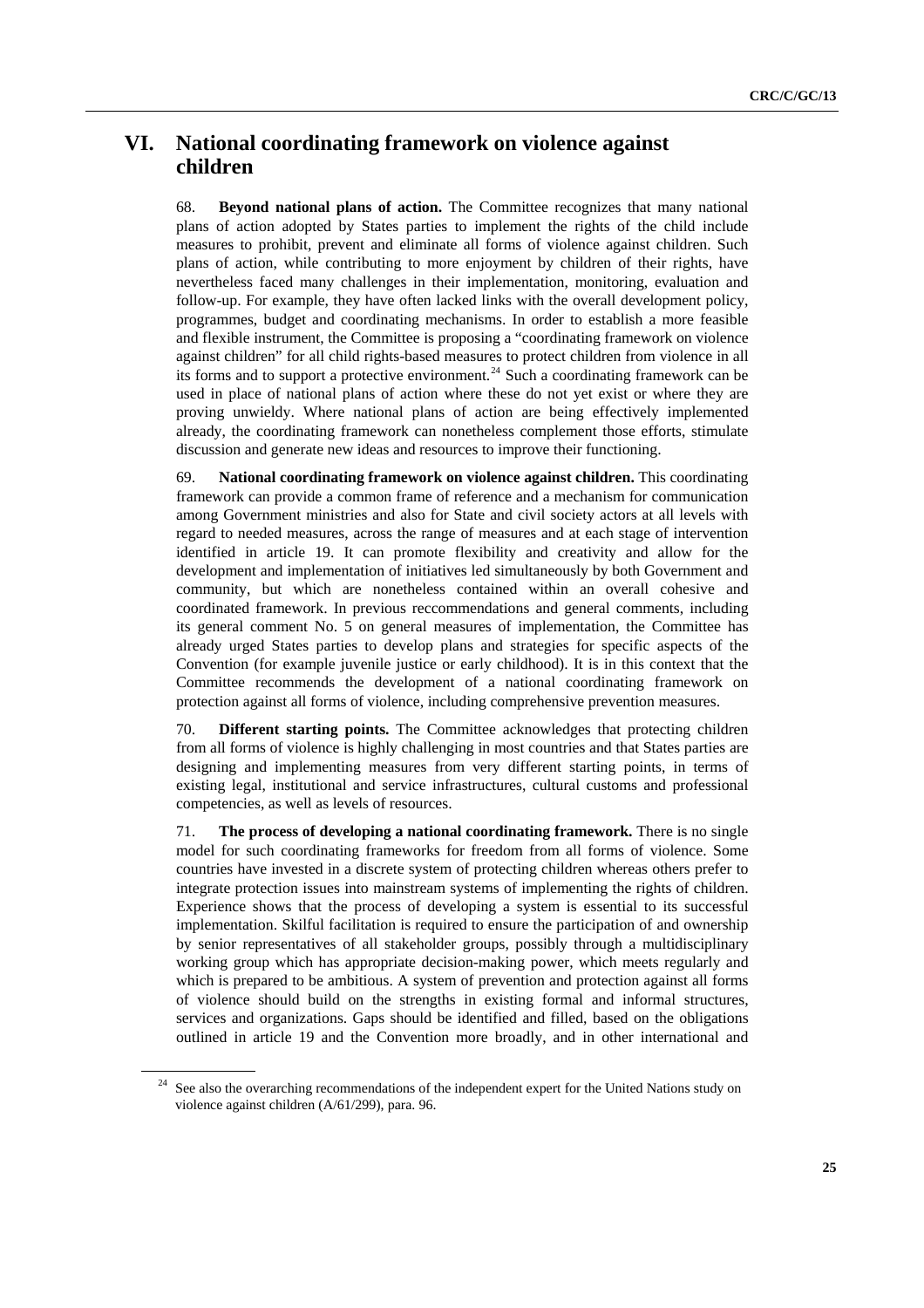regional human rights instruments, and supported by the guidance provided in the United Nations study on violence against children, the present general comment and additional implementation supports. National planning should be a transparent and inclusive process, with full disclosure to the general public and assurance of the involvement of Government, NGOs, research and professional practice experts, parents and children. It should be accessible and understandable to both children and adults. The national coordinating framework should be fully costed and financed, including human and technical resources, and presented, if possible, within the national child budget.

<span id="page-25-0"></span>72. **Elements to be mainstreamed into national coordinating frameworks.** The following elements need to be mainstreamed across the measures (legislative, administrative, social and educational) and stages of intervention (from prevention through to recovery and reintegration):

(a) *Child rights approach*. This approach is based on the declaration of the child as a rights holder and not a beneficiary of benevolent activities of adults. It includes respecting and encouraging consultation and cooperation with, and the agency of, children in the design, implementation, monitoring and evaluation of the coordinating framework and specific measures therein, taking account of the age and evolving capacities of the child or children;

(b) *The gender dimensions of violence against children*. States parties should ensure that policies and measures take into account the different risks facing girls and boys in respect of various forms of violence in various settings. States should address all forms of gender discrimination as part of a comprehensive violence-prevention strategy. This includes addressing gender-based stereotypes, power imbalances, inequalities and discrimination which support and perpetuate the use of violence and coercion in the home, in school and educational settings, in communities, in the workplace, in institutions and in society more broadly. Men and boys must be actively encouraged as strategic partners and allies, and along with women and girls, must be provided with opportunities to increase their respect for one another and their understanding of how to stop gender discrimination and its violent manifestations;

(c) *Primary (general) prevention*. See paragraph [42](#page-14-2) of the present general comment for details;

<span id="page-25-1"></span>(d) *The primary position of families in child caregiving and protection strategies.*[25](#page-25-2) Families (including extended families and other forms of family-type care arrangements) have the greatest potential to protect children and to prevent violence. Families can also support and empower children to protect themselves. The need to strengthen family life, support families and work with families with challenges must therefore be a priority child protection activity at every stage of intervention, particularly prevention (through establishing good child caregiving) and in early intervention. However, the Committee also recognizes that much of the violence experienced by children, including sexual abuse, takes place within a family context and stresses the necessity of intervening in families if children are exposed to violence by family members;

*Resilience and protective factors*. It is of critical importance to understand resilience and protective factors, i.e. internal and external strengths and supports which promote personal security and reduce abuse and neglect and their negative impact. Protective factors include stable families; nurturing child-rearing by adults who meet the child's physical and psychosocial needs; positive non-violent discipline; secure attachment of the child to at least one adult; supportive relationships with peers and others (including

<span id="page-25-2"></span><sup>&</sup>lt;sup>25</sup> See also the Guidelines for the Alternative Care of Children.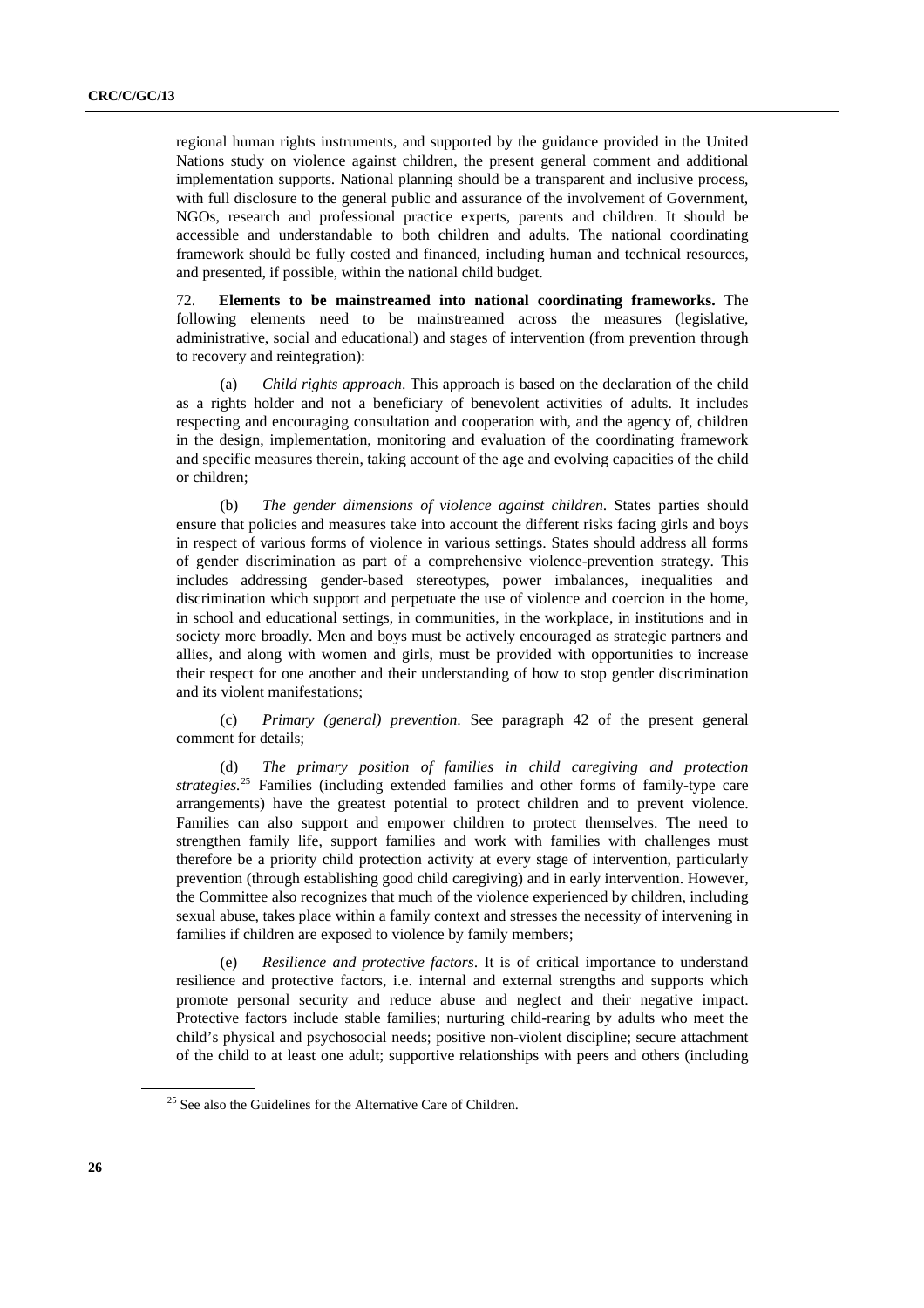teachers); a social environment that fosters pro-social, non-violent and non-discriminatory attitudes and behaviours; high levels of community social cohesion; and thriving social networks and neighbourhood connections;

*Risk factors*. Proactive, tailored measures need to be taken to reduce the risk factors to which individual children or groups of children may be exposed in general or in particular contexts. This includes parental risk factors such as substance abuse, mental health problems and social isolation as well as family risk factors such as poverty, unemployment, discrimination and marginalization. At a universal level all children aged 0- 18 years are considered vulnerable until the completion of their neural, psychological, social and physical growth and development. Babies and young children are at higher risk due to the immaturity of their developing brain and their complete dependency on adults. Both girls and boys are at risk, but violence often has a gender component;

(g) *Children in potentially vulnerable situations*. Groups of children which are likely to be exposed to violence include, but are not limited to, children: not living with their biological parents, but in various forms of alternative care; not registered at birth; in street situations; in actual or perceived conflict with the law; with physical disabilities, sensory disabilities, learning disabilities, psychosocial disabilities and congenital, acquired and/or chronic illnesses or serious behavioural problems; who are indigenous<sup>[26](#page-26-0)</sup> and from other ethnic minorities; from minority religious or linguistic groups; who are lesbian, gay, transgender or transsexual; at risk of harmful traditional practices; in early marriage (especially girls, and especially but not exclusively forced marriage); in hazardous child labour, including the worst forms; who are on the move as migrants or refugees, or who are displaced and/or trafficked; who have already experienced violence; who experience and witness violence in the home and in communities; in low socio-economic urban environments, where guns, weapons, drugs and alcohol may be easily available; living in accident- or disaster-prone areas or in toxic environments; affected by HIV/AIDS or who are themselves HIV infected; who are malnourished; looked after by other children; who are themselves carers and heads of households; born to parents who are themselves still under 18; who are unwanted, born prematurely or part of a multiple birth; hospitalized with inadequate supervision or contact with caregivers; or exposed to ICTs without adequate safeguards, supervision or empowerment to protect themselves. Children in emergencies are extremely vulnerable to violence when, as a consequence of social and armed conflicts, natural disasters and other complex and chronic emergencies, social systems collapse, children become separated from their caregivers and caregiving and safe environments are damaged or even destroyed;

(h) *Resource allocation*. Human, financial and technical resources needed across different sectors must be allocated to the maximum extent of available resources. Robust monitoring mechanisms must be developed and implemented to ensure accountability regarding allocation of budgets and their efficient utilization;

(i) *Coordination mechanisms*. Mechanisms must be explicitly outlined to ensure effective coordination at central, regional and local levels, between different sectors and with civil society, including the empirical research community. These mechanisms must be supported by the administrative measures outlined above;

<span id="page-26-0"></span><sup>&</sup>lt;sup>26</sup> In some societies, in contrast to non-indigenous families, "neglect" as distinct from "abuse" is the primary reason leading to the removal of indigenous children from their families. Non-punitive family support services and interventions directly addressing causes (such as poverty, housing and historical circumstances) are often more appropriate. Specific efforts are required to address discrimination in the provision of services and the range of intervention options available to indigenous and other minority communities.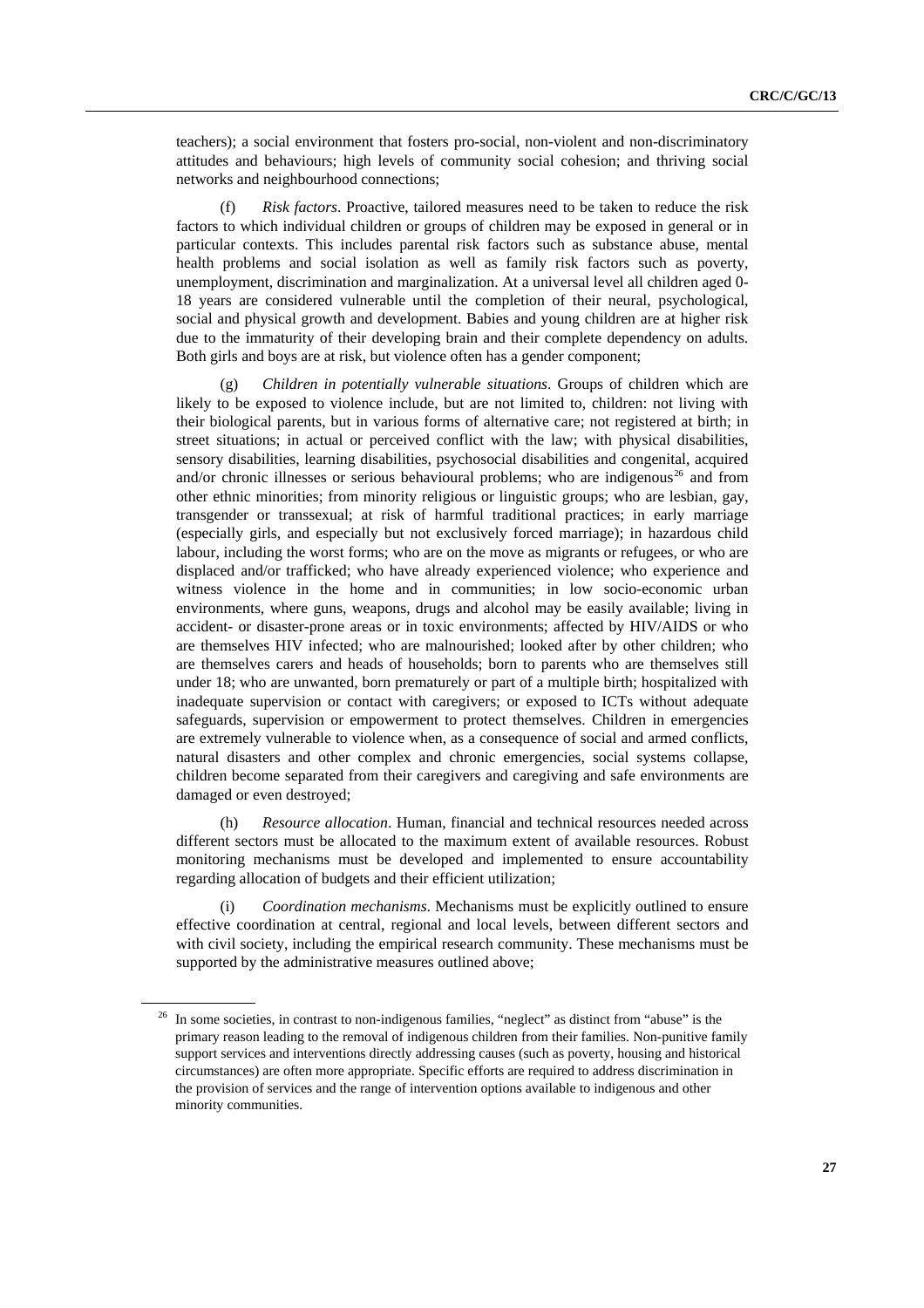(j) *Accountability*. It must be ensured that States parties, national and local agencies and organizations, and relevant civil society stakeholders proactively and cooperatively establish and apply standards, indicators, tools, and systems of monitoring, measurement and evaluation to fulfil their obligations and commitments to protect children from violence. The Committee has consistently expressed its support for systems of accountability, including in particular through data collection and analysis, indicator construction, monitoring and evaluation as well as support for independent human rights institutions. The Committee recommends that States parties publish an annual report on progress made with regard to the prohibition, prevention and elimination of violence, submit it to parliament for consideration and discussion, and invite all relevant stakeholders to respond to the information contained therein.

## **VII. Resources for implementation and the need for international cooperation**

73. **States parties' obligations.** In the light of States parties' obligations under articles 4 and 19, inter alia, the Committee considers that resource constraints cannot provide a justification for a State party's failure to take any, or enough, of the measures that are required for child protection. States parties are therefore urged to adopt comprehensive, strategic and time-bound coordinating frameworks for child caregiving and protection. In particular the Committee highlights the necessity to consult with children in the development of these strategies, frameworks and measures.

74. **Sources of support.** Within the context of different starting points highlighted in paragraph [70](#page-24-1), and on the understanding that budgets at national and decentralized levels should be the primary source of funds for child caregiving and protection strategies, the Committee draws the attention of States parties to the avenues of international cooperation and assistance outlined in articles 4 and 45 of the Convention. The Committee calls upon the following partners to support, both financially and technically, child protection programmes, including training, which take full account of the requirements stipulated in article 19 and the Convention more broadly: $27$  States parties providing development cooperation; donor institutions (including the World Bank, private sources and foundations); United Nations agencies and organizations; and other international and regional bodies and organizations. This financial and technical support should be provided systematically through strong and equitable partnerships, at the national and international levels. Child rights-based protection programmes should be one of the main components in assisting sustainable development in countries receiving international assistance. The Committee also encourages such bodies to continue to work with the Committee, the Special Representative of the Secretary-General on Violence against Children and other international and regional human rights mechanisms to advance this goal.

75. **Resources needed at the international level.** Investment is also needed in the following areas at the international level to assist States parties to fulfil their obligations in relation to article 19:

<span id="page-27-0"></span><sup>&</sup>lt;sup>27</sup> See general comment No. 5 (paras. 61, 62 and 64) on: the need for the mainstreaming of children's rights into international cooperation and technical assistance; the need for such cooperation and assistance to be guided by, and to fully promote implementation of, the Convention; the allocation of a substantive part of international aid and assistance specifically to children; and the need for Poverty Reduction Strategy Papers and sector-wide approaches to development to include a strong focus on children's rights.